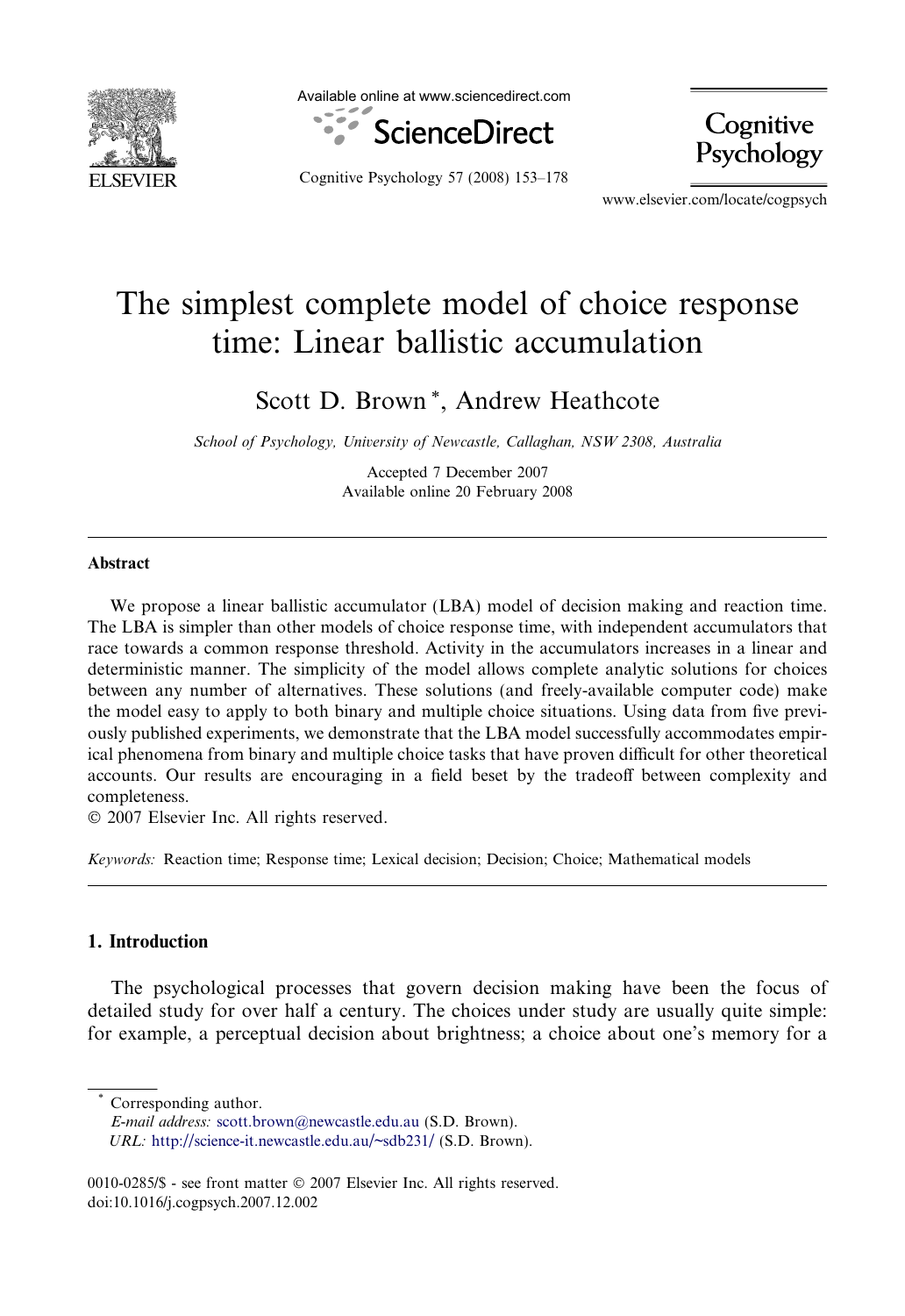probe stimulus; or even a simple judgment of the legality of word vs. non-word letter strings. Occasionally, choices between more than two alternatives are considered (e.g., [Busemeyer & Townsend, 1992, 1993; Lacouture & Marley, 1991, 1995, 2004; Usher,](#page-23-0) [Olami, & McClelland, 2002](#page-23-0)). Theories of choice are tested on their ability to accommodate empirical patterns of choice probability and latency (response time, RT, although some models have also considered confidence: [Vickers & Lee, 1998, 2000\)](#page-25-0). Even when we restrict our focus to binary choices between simple alternatives in a well-controlled environment, the richness of empirical observations is overwhelming. Complicated effects are observed on the shape of RT distributions, the relative speed of correct and incorrect responses, and the interaction of all these with error rates. This richness has resulted in models of choice RT becoming increasingly complicated over the past 50 years (amongst others, see: [Lam](#page-24-0)[ing, 1968; Link & Heath, 1975; McClelland, 1979; McMillen & Holmes, 2006; Ratcliff,](#page-24-0) [1978, 1988; Stone, 1960; Usher & McClelland, 2001; Usher et al., 2002; Van Zandt, Col](#page-24-0)[onius, & Proctor, 2000;](#page-24-0) for reviews see [Bogacz, Brown, Moehlis, Holmes, & Cohen, 2006;](#page-23-0) [Luce, 1986; Ratcliff & Smith, 2004\)](#page-23-0).

We hope to advance this research effort with a new theory of choice RT—the linear ballistic accumulator (LBA). The LBA is simpler than the leading models in the field, and yet it accommodates all the important empirical phenomena. The LBA also comes with detailed but simple analytic solutions, making it easy to apply. The model's success in accounting for empirical phenomena is surprising, given it shares essential properties with older models that have proven inadequate. The LBA uses linear, independent response accumulators, as in [\(Vickers, 1970, 1978, 1979; Smith & Vickers, 1988, 1989\)](#page-25-0) and some others (e.g., [Audley & Pike, 1965; Laberge, 1962; Townsend & Ashby, 1983; Van Zandt](#page-23-0) [et al., 2000](#page-23-0)). This arrangement has proven inadequate for modeling very fast errors that are sometimes observed (e.g., Ratcliff  $\&$  Smith, 2004), as well as the non-normality of RT distributions in long-RT tasks. The LBA also uses linear deterministic accumulation, similar to the models of [Reddi and Carpenter \(2000\), Grice \(1972\) and Reeves et al. \(2005\);](#page-24-0) and yet each of these models also provides an inadequate account of incorrect responses.

The LBA is a greatly simplified instance of the dominant theoretical framework for models of choice RT for the past 50 years: *sequential sampling*. Beginning with [Stone](#page-25-0) [\(1960\)](#page-25-0), and continuing through to [Ratcliff and Smith \(2004\)](#page-24-0), theoretical accounts for the variability in responses and RTs have assumed that a decision is made by the accumulation of ''evidence" that varies randomly from moment to moment. A canonical example is illustrated in the left panel of [Fig. 1.](#page-2-0) Suppose a choice is to be made between two competing alternatives—perhaps to classify the letter string ''SIRF" as either a valid word, or as a non-word. The two possible responses (either ''word" or ''non-word") are identified with separate evidence accumulators. These accumulators gather evidence for each response, increasing their amount of evidence with time. When the amount of evidence in either accumulator reaches a response threshold, the decision corresponding to that accumulator is produced, and the decision time is the amount of time taken to reach the response threshold.<sup>1</sup> Most importantly, the evidence accumulation process is stochastic—there are random moment-to-moment fluctuations in the amount of evidence supporting each response alternative. This randomness explains the variability in RTs (e.g.,

<sup>1</sup> We assume that RT is the sum of decision time plus a constant extra time, representing all the processing that does not involve decision making, such as time for perception and response production.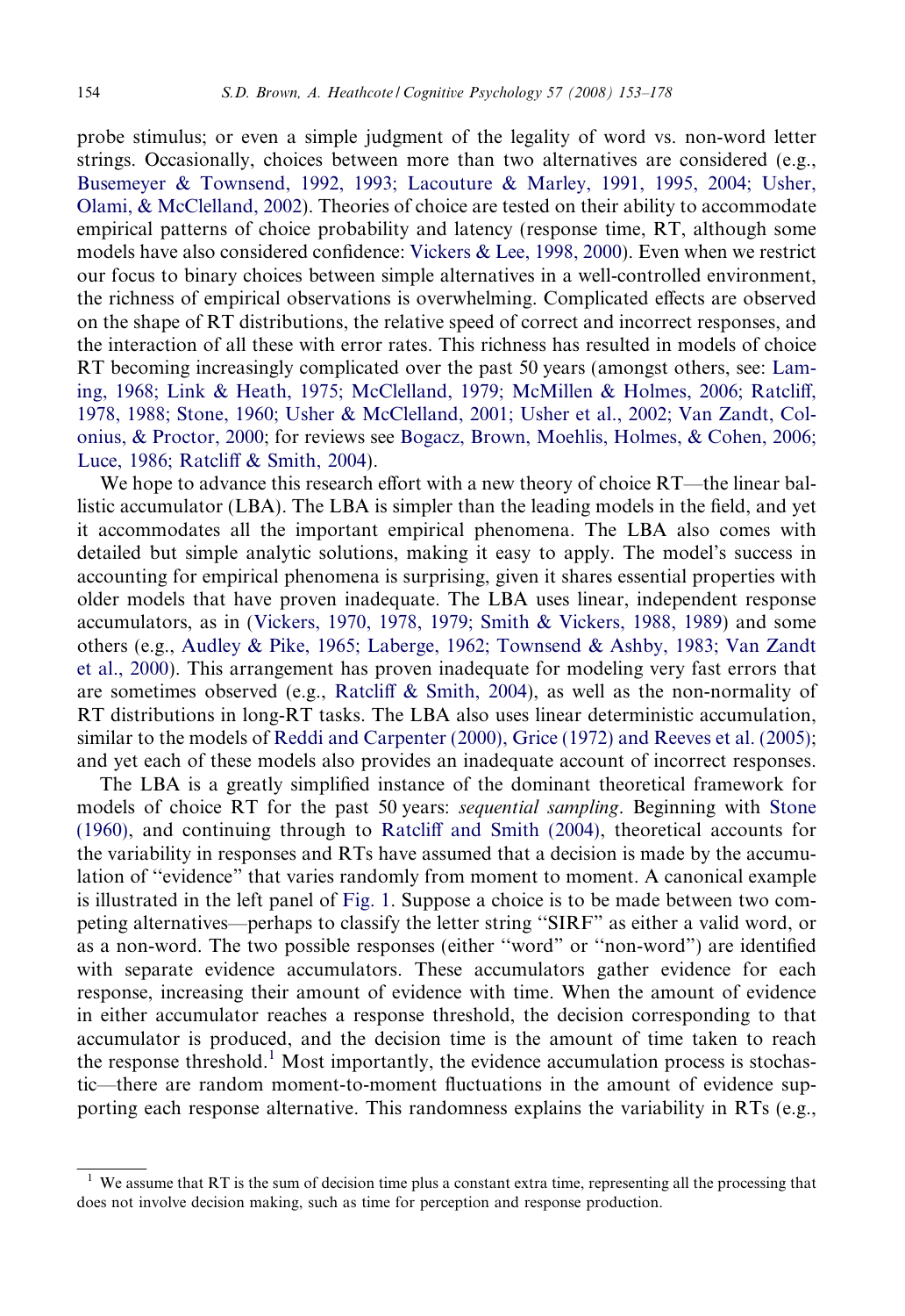<span id="page-2-0"></span>

Fig. 1. A schematic illustration of [Usher and McClelland's \(2001\),](#page-25-0) left panel stochastic accumulator panel. [Brown and Heathcote's \(2005a\)](#page-23-0), center panel ballistic accumulator was simplified by omitting within-trial stochastic variation. The linear ballistic accumulator (right panel) is simpler still—omitting nonlinear passive decay and response competition processes.

different response times are observed even if an identical stimuli is repeated) and variability in the responses made (e.g., incorrect responses are also observed).

The model we have described is [Usher and McClelland's \(2001\)](#page-25-0) ''leaky competing accumulator" (also known as the ''mutual inhibition" model). As with all successful theories of choice RT, the model includes several extra components in addition to the evidence accumulation process. There have been four particularly important additions: two extra sources of random variability, and two nonlinear processes. The sources of extra random variability allow that the initial amounts of evidence in favor of each response (''start points") and the average speed of evidence accumulation for each response (''drift rates") to fluctuate from trial to trial. The nonlinear processes used by Usher and McClelland were passive decay of accumulated evidence, and response competition—evidence accumulating in favor of one response decreases the evidence for the other response.

[Brown and Heathcote \(2005a\)](#page-23-0) proposed a simplification of [Usher and McClelland's](#page-25-0) [\(2001\)](#page-25-0) model. In a break from 50 years of stochastic sequential sampling models, our ''ballistic accumulator" omitted the within-trial randomness from the evidence accumulation process, as shown in the center panel of Fig. 1. We demonstrated that the ballistic accumulator accommodated all of the important empirical phenomena, using *only* the four processes described above (two trial-to-trial variabilities, and two nonlinearities) without any variability in the evidence accumulation itself. Here, we propose a further simplification: omitting the nonlinearities from the ballistic accumulator. This new model, which we call the linear ballistic accumulator (LBA), is illustrated in the right panel of Fig. 1. Evidence accumulates linearly for both responses, without moment-to-moment variability, continuing until the response threshold is reached for one response. Evidence accumulation for each response is also independent of evidence accumulating for other responses.

Linear and independent evidence accumulation is a rare assumption amongst models of choice RT, which usually include response competition explicitly (as in [Usher & McClel](#page-25-0)[land, 2001](#page-25-0)) or implicitly (as in single accumulator models, such as [Ratcliff's, 1978](#page-24-0), diffusion model), or assume passive decay of accumulated evidence [\(Smith & Ratcliff, 2004\)](#page-24-0). Even with its very basic architecture, the LBA model accounts for all the most important empirical phenomena, including RT distribution shape, speed–accuracy tradeoffs, and the relative speed of correct vs. incorrect responses. The simplicity of the LBA provides an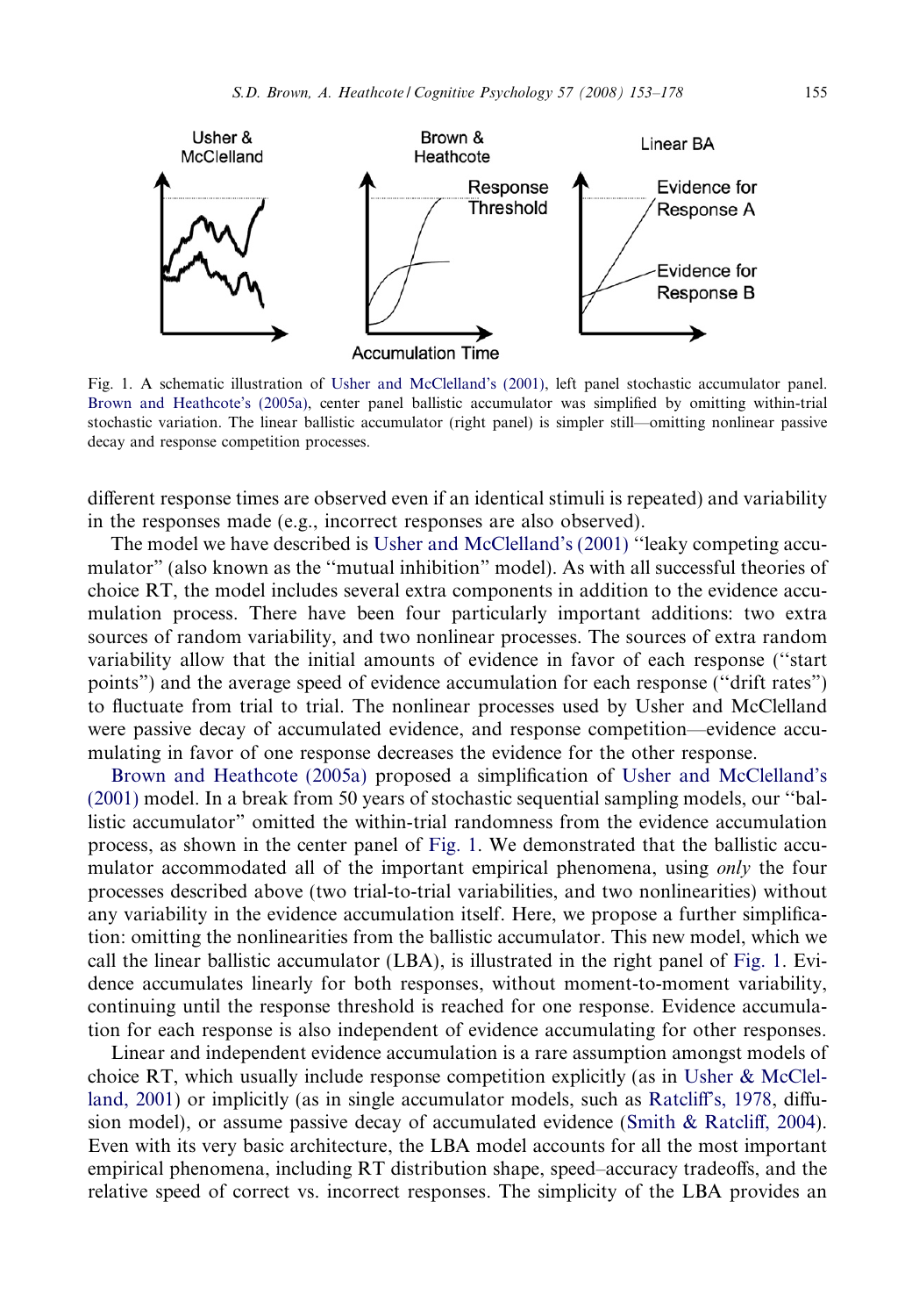important advantage relative to all other models of choice RT: analytic solutions for the predicted distributions and probabilities. Similar solutions are available for some other models of choice RT, although these are not always easy to use. The unique advantage of the LBA model is that, unlike other choice RT models, the analytic solutions extend to choices between any number of response alternatives. In the following sections, we describe how the LBA model relates to previous attempts at theoretical simplification, and then describe its most important mathematical properties (with details in the Appendix A). Finally, we show that the LBA provides a good description of data from five previously published experiments.

## 2. Simpler models of RT

The increasing complexity of theories for choice RT has inspired several previous attempts at simplification, with reduced assumptions about variability and nonlinearity in evidence accumulation. We briefly describe five attempts, ending with the ballistic accumulator of [Brown and Heathcote \(2005a\)](#page-23-0). We highlight the strengths and weakness of each model, and compare them to our proposed LBA model.

The most recent attempt at theoretical simplification is the EZ-diffusion model of [Wagenmakers, van der Maas, and Grasman \(2007\)](#page-25-0). This model is extremely simple, with just one source of variability in evidence accumulation—within-trial randomness—and simple linear accumulation (although evidence for one response does count against the other). The EZ-diffusion model is even simpler than the LBA, but it is incomplete. Wagenmakers et al. proposed the EZ-diffusion as a *descriptive* rather than *process* model, with the aim of adequately describing data as simply as possible. The tradeoff in developing such a simple model was that it could not account for some of the empirical phenomena in choice RT, such as the relative speed of correct vs. incorrect responses. Since the EZ-diffusion does not purport to be a complete model of choice RT, these inadequacies may be overlooked so that the benefits of its simplicity and usability may be enjoyed. The LBA model, on the other hand, is proposed as a complete model of choice RT—we maintain that the model, while simple, can account for all of the important empirical phenomena. A further difference is that the EZ-diffusion model, like all random walk and diffusion models, is naturally restricted to binary choices, whereas the LBA model extends easily to choices between any number of alternatives.

Three other simplified theories of choice RT have been proposed: [Reddi and Carpen](#page-24-0)[ter's \(2000\)](#page-24-0) LATER; [Grice's \(1972\)](#page-23-0) variable criterion model; and [Reeves, Santhi, and](#page-24-0) [DeCaro's \(2005\)](#page-24-0) random-ray model. These models share a common structure, based on a standard random walk, but without within-trial variability in evidence accumulation process. The left panel of [Fig. 2](#page-4-0) is a schematic illustration of a standard random-walk based model, such as [Ratcliff's \(1978, 1988, 2002\)](#page-24-0) diffusion model. In random walk models, the choice under consideration is always binary, with the two possible responses represented by two response thresholds (one upper, one lower). There is just one evidence accumulation process, and it begins somewhere between these two thresholds. As (variable) evidence is accumulated, the process wanders about until it eventually reaches one of the two thresholds, triggering a decision. The simplification proposed by Grice, the LATER model, and the random-ray model was to omit the variability from the evidence accumulation process, as illustrated in the right panel of [Fig. 2](#page-4-0). These models still predict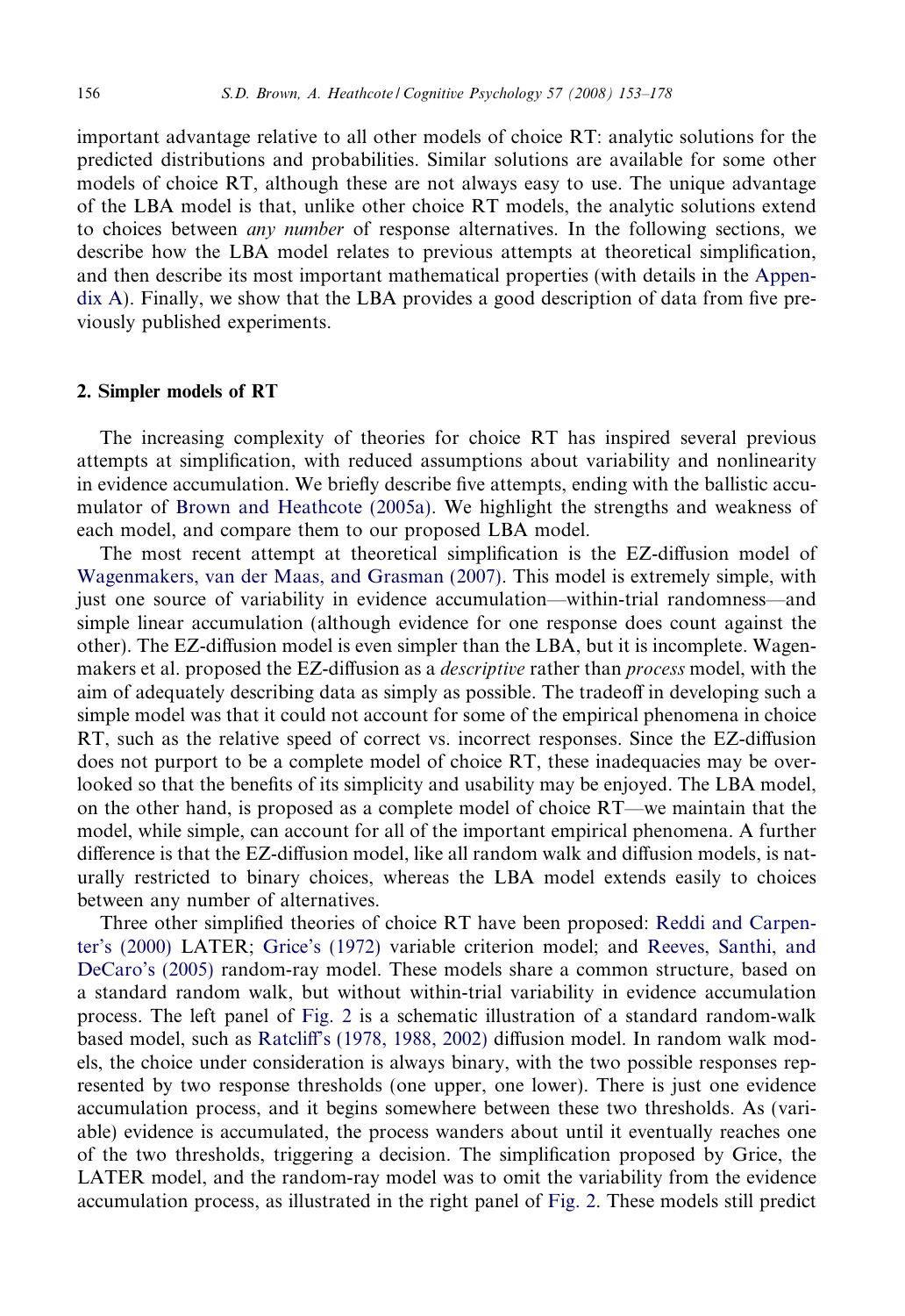<span id="page-4-0"></span>

Fig. 2. Schematic illustration of a standard random walk model (left) and the random ray model (right) of [Reeves](#page-24-0) [et al. \(2005\).](#page-24-0) The random ray model is similar to other simplified models, such as [Grice's \(1972\) and Reddi and](#page-23-0) [Carpenter's \(2000\).](#page-23-0)

response variability because other sources of variability are included (in the drift rates, start points, or thresholds).

The similarity between the LBA and the models of [Grice \(1972\), Reddi and Carpenter](#page-23-0) [\(2000\), and Reeves et al. \(2005\)](#page-23-0) is striking: compare the right-hand panels of [Figs. 1 and 2](#page-2-0). This begs the question of why our approach should succeed where these models have failed. The answer lies in the particular failures of the earlier models to predict incorrect responses. Taking the random ray model as a canonical example, one must consider how incorrect responses arise. Like almost all diffusion models, the random ray model assumes a normal distribution for the speed of evidence accumulation (the ''drift rate" or the slope of the arrow in Fig. 2). The normal distribution means that on some trials the drift rate will be negative, and the arrow will point *downwards*. This results in an incorrect response, when the evidence accumulation process reaches the lower threshold. The problem is that the predicted response times for these incorrect responses are negatively skewed, which is never observed in data. The negative skew is caused by projecting the tail of a normal distribution (i.e., those negative drift rates) onto the lower boundary. Grice's model makes equally problematic predictions about incorrect responses (see, e.g., [Ratcliff,](#page-24-0) [2001](#page-24-0)). The original version of the LATER model is similarly problematic, as it fails to address incorrect responses at all. More recent developments of LATER (e.g., [Leach &](#page-24-0) [Carpenter, 2001](#page-24-0)) include the possibility of response variability, although these variants still fail to account for the detailed patterns found in incorrect response time distributions.<sup>2</sup>

The LBA model, on the other hand, makes accurate predictions for both correct and incorrect responses. The key difference is that the LBA model assumes *separate* evidence accumulation processes for each response, rather than using a single random walk. Separate accumulators allow the properties of the two responses (e.g., RT distributions) to be quite similar, as observed in data. The LBA model is a simplification of [Brown and Heath](#page-23-0)[cote's \(2005a\)](#page-23-0) ballistic accumulator, which was in turn a simplification of [Usher and McC](#page-25-0)[lelland's \(2001\)](#page-25-0) model. Brown and Heathcote advanced the argument that their ballistic accumulator was an improvement over Usher and McClelland's model using Occam's Razor—they showed that the ballistic accumulator was simpler, but still accommodated

<sup>2</sup> [Dzhafarov \(1993\)](#page-23-0) provides a related analysis. In particular, his Theorem 2.3.2 demonstrates that any reasonable family of response time distributions can be produced by an independent accumulator model, if one allows arbitrary distributions of drift rates and/or arbitrary nonlinear evidence accumulation functions. Dzhafarov's work aims at a different level to ours, providing a re-description of the data rather than positing a falsifiable model.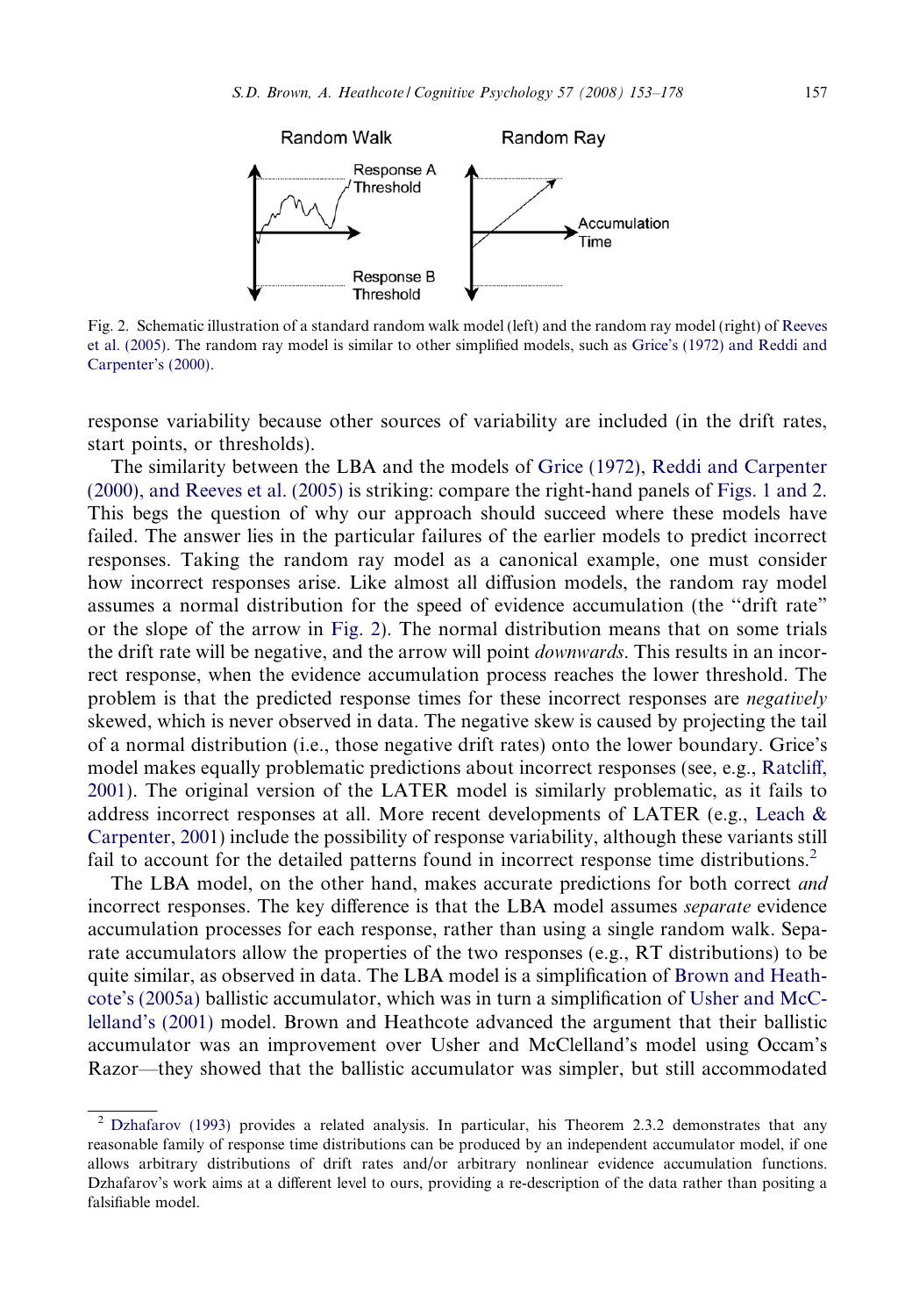the data. Here, we extend this argument one step further, and demonstrate that the (even simpler) LBA model accommodates all the requisite empirical phenomena. Defining the ''simplicity" of accumulator models is not easy, but a coarse approximation may be obtained by counting parameters. We note that, to fit RT distributions from  $k$  experimental conditions (for correct and incorrect responses) the LBA model typically requires  $k + 4$ parameters, while competing models require at least this many, and occasionally more: Brown and Heathcote's ballistic accumulator requires  $k + 6$ ; Ratcliff's diffusion requires  $k + 5$  (or  $+6$  depending on some extra components).

The LBA model enjoys one final advantage over other models of choice RT, as it has simple analytic solutions for choices between any number of different alternatives. The importance of such solutions should not be underestimated. One of the reasons for the success of ([Ratcliff's, 1978, 2002; Ratcliff & Smith, 2004\)](#page-24-0) diffusion model was its welldeveloped analytic solutions for binary choices. The LBA model extends this advantage to choices between more than two alternatives, opening up new modeling possibilities.

#### 3. The linear ballistic accumulator

The LBA model represents a choice between N alternatives  $(N = 2, 3, \ldots)$  using N different evidence accumulators, one for each response. This is illustrated for the binary  $(N = 2)$  case in Fig. 3, which shows two evidence accumulators, one for "Response A" and one for ''Response B". Each evidence accumulator begins the decision trial with a starting amount of evidence  $(k)$  that increases at a speed given by the "drift rate"  $(d)$ . Accumulation continues until a response threshold  $(b)$  is reached. The first accumulator to reach the threshold decides the overt response, and the time taken to reach the threshold decides the RT (plus some extra constant time for non-decision processes,  $t_0$ ). Simple geometry dictates that the time taken for an accumulator to reach the threshold is  $(b-k)/d$ .

The LBA model explains the observed variability in data using two sources of betweentrial randomness. The starting points for evidence accumulators are random values drawn from a uniform distribution on the interval  $[0, A]$ , and the drift rates are drawn from normal distributions with means  $v_1, v_2, \ldots, v_N$  for the different response accumulators, and a common standard deviation s. All random values are drawn independently for each accu-



Fig. 3. A two-choice version of the LBA. Evidence for Response A is gathered in the left hand accumulator, and for Response B in the right hand accumulator. Starting values for the evidence accumulation processes (e.g.,  $k$ ) are drawn randomly and independently from identical uniform distributions on the interval  $[0, A]$ . The drift rate (the speed of evidence accumulation, e.g., d) is drawn independently for each response from normal distributions with standard deviation  $s$ . A response is triggered when the first accumulator reaches the threshold  $b$ .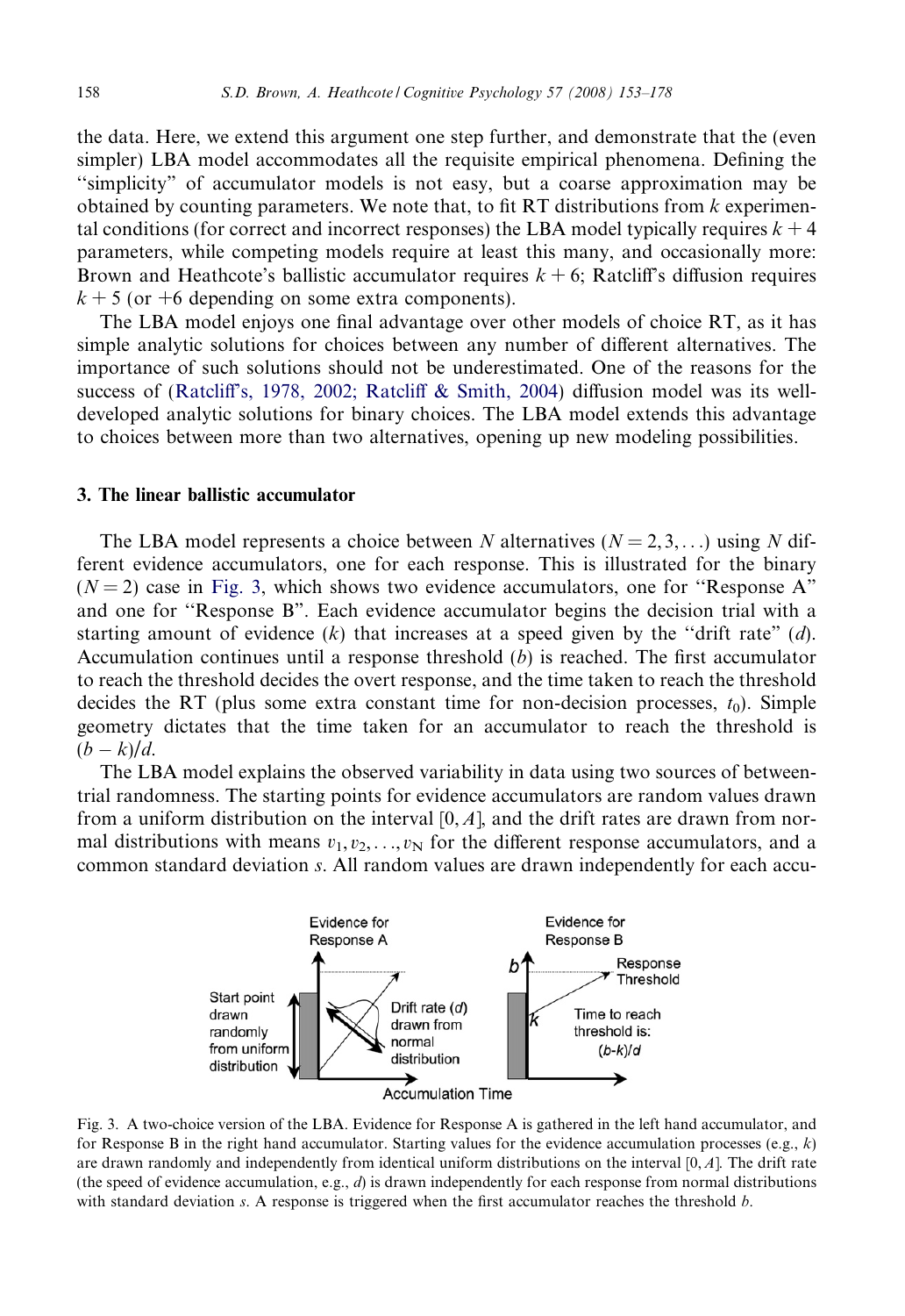<span id="page-6-0"></span>mulator, and are independent across decision trials. We will refer to a uniform distribution on the interval  $(x,y)$  as  $U[x,y]$  and a normal distribution with mean  $\mu$  and standard deviation  $\sigma$  as  $N(\mu,\sigma)$ . The functions  $\phi(.|\mu,\sigma)$  and  $\Phi(.|\mu,\sigma)$  refer to the normal distribution's density and cumulative density functions, respectively. We will use lower case letters to refer to probability density functions (PDFs) and upper case letters for cumulative distribution functions (CDFs).

Consider for a moment just the ith accumulator. Since the starting value for the evidence accumulator is a random sample from a uniform distribution on  $[0, A]$ , the amount of evidence that needs to be accumulated to reach the threshold  $b$  is a sample from the uniform distribution  $U[b - A,b]$  (we assume  $b \geq A$ ). The drift rate is a random draw from  $N(v_i, s)$ , so the distribution function for the time taken for the *i*th accumulator to reach threshold is the given by the ratio of these two, which has CDF (at time  $t > 0$ ):

$$
F_i(t) = 1 + \frac{b - A - tv_i}{A} \Phi\left(\frac{b - A - tv_i}{ts}\right) - \frac{b - tv_i}{A} \Phi\left(\frac{b - tv_i}{ts}\right)
$$

$$
+ \frac{ts}{A} \phi\left(\frac{b - A - tv_i}{ts}\right) - \frac{ts}{A} \phi\left(\frac{b - tv_i}{ts}\right)
$$
(1)

The associated PDF is:

$$
f_i(t) = \frac{1}{A} \left[ -v_i \Phi \left( \frac{b - A - tv_i}{ts} \right) + s \phi \left( \frac{b - A - tv_i}{ts} \right) + v_i \Phi \left( \frac{b - tv_i}{ts} \right) - s \phi \left( \frac{b - tv_i}{ts} \right) \right]
$$
(2)

Most often, we are not interested in the time take for one particular evidence accumulator to reach threshold, but rather in the time taken for the first accumulator from all  $N$  to reach threshold. In particular, we want the defective distribution of response times for the ith accumulator. By a ''defective distribution", we mean a distribution that is not normalized to one, but instead to the probability of the response with which it's associated. Eqs. (1) and (2) allow the direct calculation of the defective PDF for the ith accumulator by:

$$
\text{PDF}_{i}(t) = f_{i}(t) \prod_{j \neq i} \left( 1 - F_{j}(t) \right) \tag{3}
$$

The associated CDF can be evaluated by numerical integration of Eq. (3). The probability of making response i is given by the integral over the positive real line of Eq. (3) or equivalently by the associated CDF evaluated at  $t \to \infty$ .

Eqs.  $(1)$ – $(3)$  are derived in detail in Appendix A. An assumption of our derivations is that at least one of the accumulators has a finite and positive (first passage) time to achieve threshold. Since drift rates are sampled from normal distributions, there is some probability of a negative drift rate, namely  $\Phi(-\frac{v_i}{s})$  for the *i*th accumulator. The probability of an undefined response time is the probability of *all* accumulators having negative drift rates:<br> $\Pi^N$ ,  $\Phi(-v)$ , With the parameters we estimate from data below, undefined response times  $\prod_{i=1}^{N} \Phi(-\frac{v_i}{s})$ . With the parameters we estimate from data below, undefined response times are never predicted for more than 0.5% of trials in any of the five experiments.

It is conceivable that human subjects give ''undefined responses" in at least that many cases: for example, [Ratcliff and Tuerlinckx \(2002\)](#page-24-0) directly estimate a parameter  $(p_0)$ describing the proportion of ''contaminants" at between 1% and 5%. Undefined response times could also be eliminated altogether by assuming a strictly positive distribution for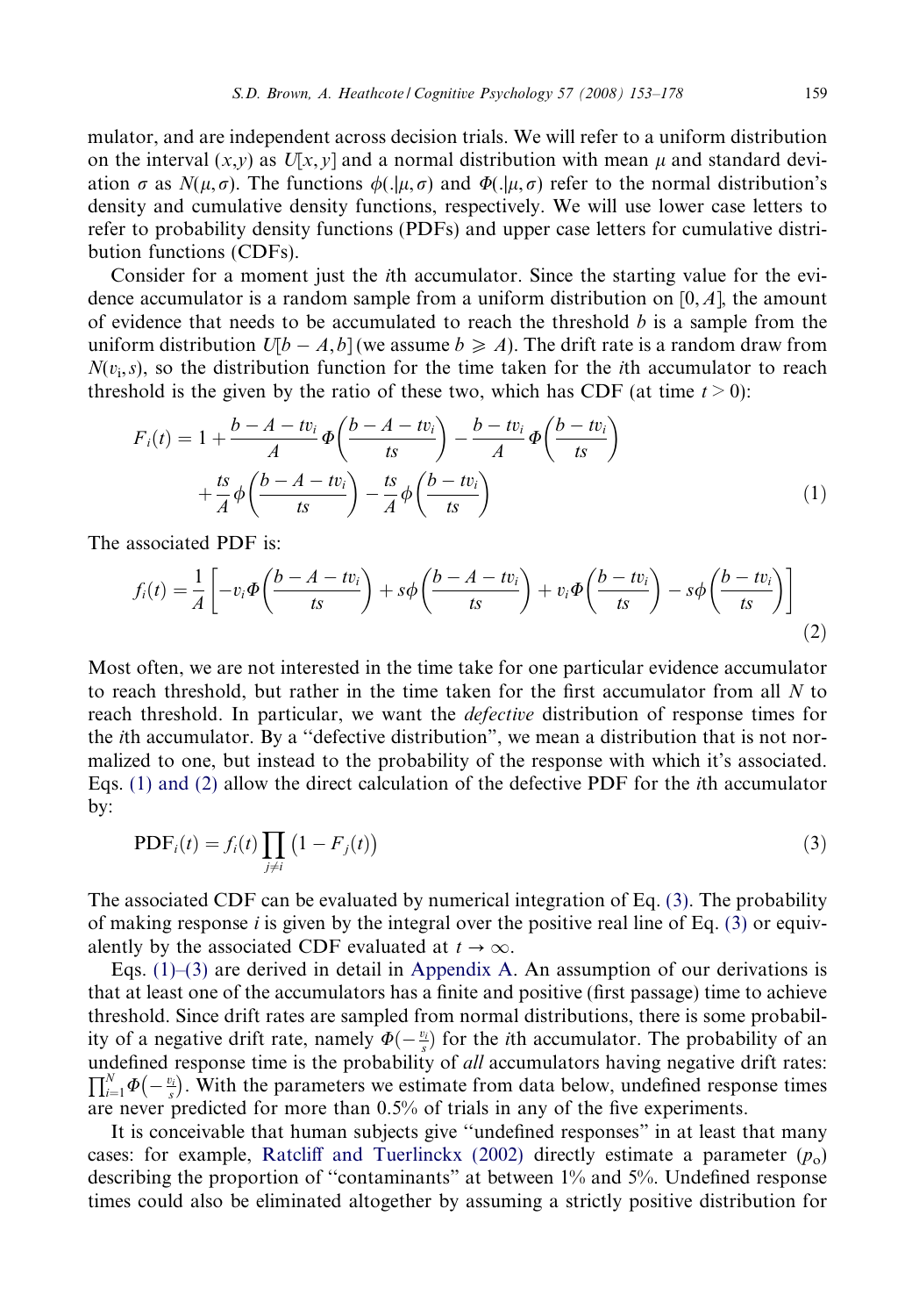drift rates, such as the lognormal distribution (see, e.g., [Hayes, Sutton, & Mewhort, sub](#page-23-0)[mitted for publication\)](#page-23-0). We chose the normal distribution for practical reasons, because it is both tractable and conventional. That is, the normal distribution allowed us to complete many of the differential and integral calculus operations in the Appendix A, which would have been troublesome with other distributions, and almost all other choice RT models have assumed normal distributions for drift rates.

There are two ways in which one may interpret the idea of ''ballistic" accumulation. By analogy with Newtonian mechanics, one may imagine the growth of activation in each accumulator as a pre-defined process that cannot be stopped or changed once it has begun. We do not intend for our model to adhere to this strongest definition, but rather we use the term ''ballistic" to refer to two critical elements. First, evidence accumulation is non-stochastic, which is the key difference between the LBA and most other models of choice RT. Second, evidence accumulation is ballistic in the sense that the future trajectory of each evidence accumulator is completely determined once its initial conditions are known—corresponding to the notion of ballistics in Newtonian mechanics. This second constraint may require relaxation under certain unusual experiments, for example when the information content of a stimulus is dramatically altered during the course of a decision. [Brown and](#page-23-0) [Heathcote \(2005b\)](#page-23-0) used stimuli that changed from favoring one response to another, part-way during a trial (see also [Usher & McClelland, 2001 & Vickers, 1995\)](#page-25-0). Under these conditions, it is possible that the assumptions of the LBA may need to be relaxed so that the drift rate changes when the stimulus category is changed. This assumption contrasts with our usual assumption of an unchanging rate of evidence accumulation, even for stimuli that include random noise that varies from moment to moment. More experimentation with dynamically changing stimuli is required to identify those situations in which our simplest assumptions will not hold.

## 4. Predicting fast and slow errors

The relative speeds of correct and incorrect response times have become important for theories of choice RT (see, e.g., [Luce, 1986; Ratcliff & Rouder, 1998; Ratcliff & Smith,](#page-24-0) [2004\)](#page-24-0). When choices are easy, and participants are told to respond quickly, incorrect responses are faster than correct responses, but when choices are difficult, and accuracy is emphasized, incorrect responses are slower than correct responses. As in other complete models of RT, the LBA accommodates this pattern via the interplay between start point variability (uniform samples from  $[0, A]$ ) and drift rate variability (normally distributed samples with standard deviation  $s$ ). When response speed is emphasized, the response threshold (b) is fixed at or near the top of the start point distribution  $(A)$ . This means that a very fast response will occur whenever a start point is sampled close to the top of its distribution. With such a high starting point there is little integration time taken to reach the threshold, so responses are about equally divided between correct and incorrect responses, depending on which response accumulator sampled the high start point. Conversely, when start points are sampled from lower in the distribution, responses are slower, and integration time is longer. The longer integration time allows the correct response (with the higher drift rate) to overtake the incorrect response, so these slow responses are mostly correct. All of this means that when response speed is emphasized, incorrect responses are mostly due to start point samples from the upper end of the distribution, and are relatively fast.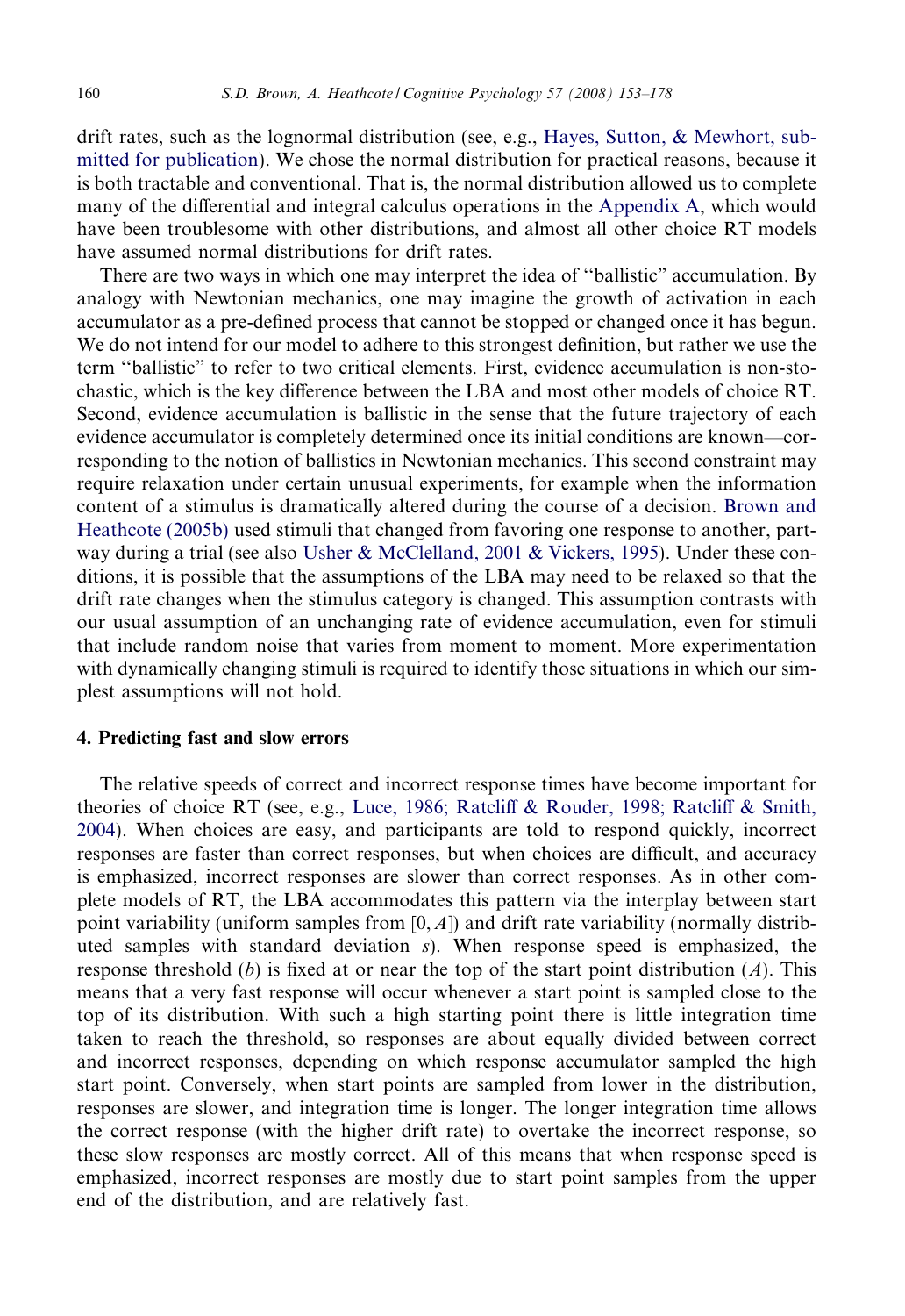When instructions stress response accuracy rather than response speed, the response threshold is set well above the top of the start point distribution. This makes integration time quite long for all decisions, so the effect of variability in start point is integrated out, and errors are caused mostly by drift rate variability. The larger mean drift rate for correct responses ensures that threshold-crossing times are faster for correct responses than incorrect responses. The smaller drift rate for the incorrect response accumulator means it reaches the response threshold more slowly, causing incorrect responses to be slower than correct responses.

## 5. Benchmark tests

We test the LBA model against several sets of benchmarks, using data from five previously published experiments. We first analyze three lexical decision experiments, which illustrate the model's basic predictions and show that the LBA accounts for response accuracy and for the shape and speed of RT distributions for both correct and incorrect choices. We then extend the model analyses to a brightness discrimination experiment, using unaveraged (individual participant) data. Those data exhibit a complex interaction of fast and slow errors, which has proven challenging for other models of choice RT. We then examine the LBA model's account of the shape of speed–accuracy tradeoff (SAT) curves. Finally, we extend our analyses to multiple choice data, using an absolute identification task with ten alternatives. These data allow the LBA's predictions for RT distributions and response probabilities to be tested in a multiple choice paradigm, and using individual participant data.

For a choice between two alternatives, the LBA model appears to have six parameters: the response threshold  $(b)$ , the upper end of the start point distribution  $(A)$ , drift rates for each response ( $v_1$  and  $v_2$ ), a standard deviation for drift rate samples (s), and the amount of time taken for non-decision components of response time  $(t_0)$ . However, as with other accumulator models, one parameter must be eliminated as a ''scaling parameter". The scaling property of the model is such that, if all parameters (except  $t_0$ ) were doubled, the model's predictions would be unchanged. To remove this redundancy, one parameter must be fixed arbitrarily, but there are many ways to do this. For example, [Usher and](#page-25-0) [McClelland \(2001\)](#page-25-0) chose to fix the sum of the drift rates arbitrarily at one  $(v_1 + v_2 = 1)$ , and we follow this convention in all our two-choice analyses. When considering simultaneous fits to more than one drift-rate condition, other ways of fixing the scaling problem are possible. For example, rather than assuming that the sum of the drift rates is constant, one might assume that the drift rate for the incorrect response is a constant value (say, 1), or that the ratio of the drift rates for the correct and incorrect responses is a constant value. As with all accumulator models, these assumptions will lead to different predictions about error responses, and imply different psychological interpretations of the model.

## 5.1. Lexical decision experiments

Lexical decision is the task of classifying letter strings as either valid words (''SURF") or non-words (''SIRF"). Data from lexical decisions exhibit reliable speed–accuracy tradeoffs and effects of word type (e.g., [Brown & Steyvers, 2005; Ratcliff, Gomez, & McKoon,](#page-23-0) [2004](#page-23-0)). Ratcliff et al. conducted a series of nine experiments manipulating stimulus features, such as the ease-of-pronunciation for non-words (e.g., ''XJQF" is hard to pronounce, but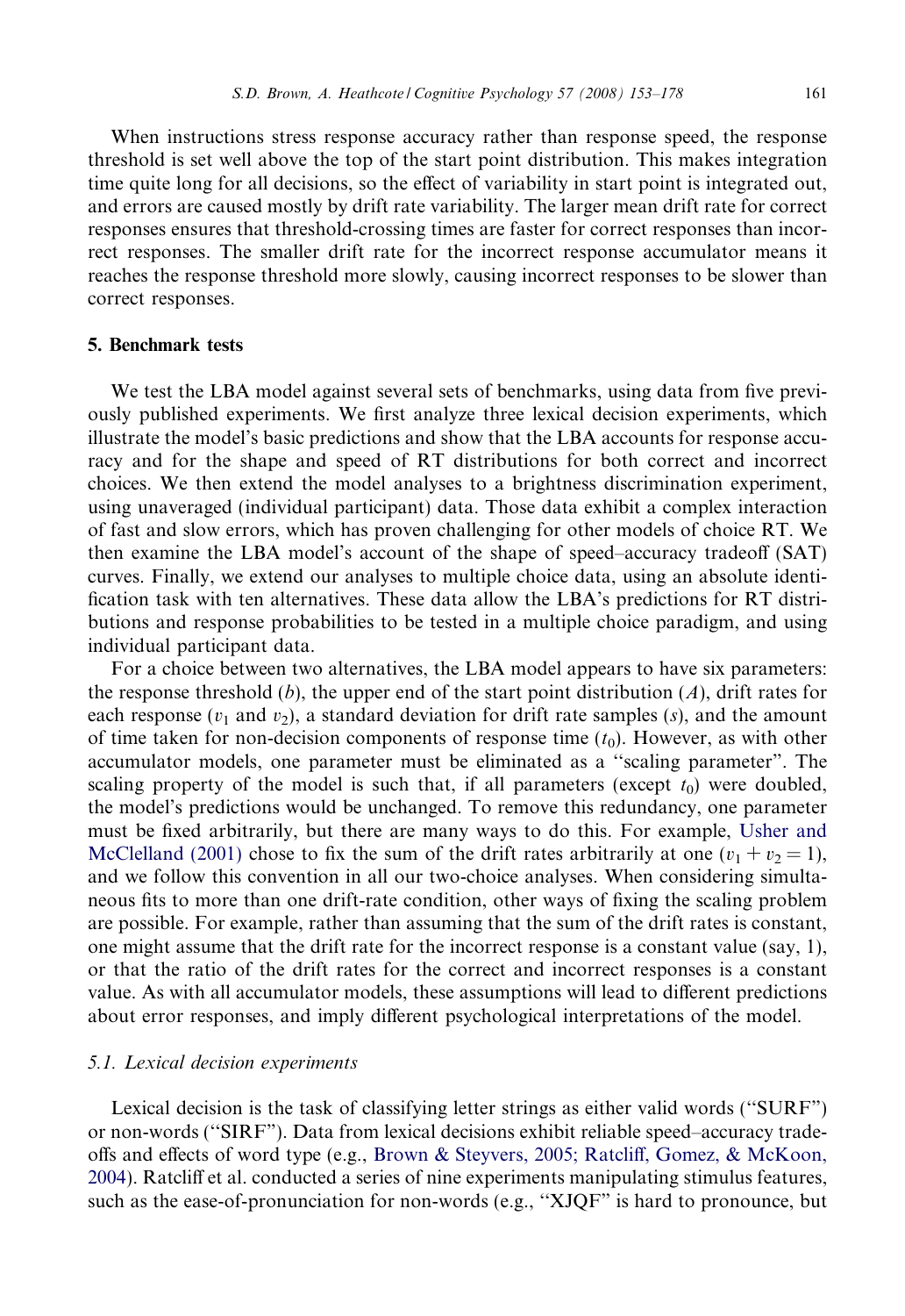<span id="page-9-0"></span>"SULF" is not) and the natural occurrence frequency for words  $(e.g., "THEN" appears$ often in written texts, but ''PANE" does not). They observed reliable changes in response accuracy, and the shapes of RT distributions for correct and incorrect responses. We analyze all experiments for which they reported complete results for incorrect and correct RT distributions: Experiments 3–5. Ratcliff et al. modeled the data using their diffusion model, which required  $k + 6$  free parameters when applied to k different experimental conditions. The LBA accounts for the same data at least as well using  $k + 4$  parameters (compare our model fits with Tables 5 and 12 from Ratcliff et al.).

In their Experiment 3, [Ratcliff et al. \(2004\)](#page-24-0) used three classes of letter strings: pronounceable pseudowords (''CLARP"), high-frequency words (''CHAIR") and low-frequency words (''CINCH"). Fig. 4 shows the defective RT distributions from these three conditions, using quantile estimates. Each panel of Fig. 4 shows five quantile estimates from each of the correct response and incorrect response time distributions. The quantile estimates (open diamond symbols) give the RT below which 10%, 30%, 50%, 70% and 90% of the data occur. The quantile estimates can be interpreted as five points on the defective cumulative distribution function for the data. The quantile estimates also carry information on response accuracy because we use *defective* cumulative distributions. This means that the relative heights of the correct and incorrect distributions show the proportion of correct vs. incorrect responses. For example, the 90% quantile for correct responses is graphed at a probability of .84, indicating that 84% of the data fall below the corresponding RT (0.865 s). This is the  $90\%$  quantile estimate because  $90\%$  of the *correct* responses,which are 93% of the data (i.e., 7% of all responses were errors), fall below 0.865 s.

The solid lines with small symbols show the predicted quantile estimates from the LBA model. The model's predictions match the data very well; the worst error is a 0.053-s overprediction for the 90% quantile estimate from incorrect responses to low frequency words. This misfit does not overly trouble us because the data in question (the slowest 10% of incorrect responses) represent only 0.7% of data from the experiment.



Fig. 4. Participant-average quantile estimates (symbols) from [Ratcliff et al.'s \(2004\)](#page-24-0) Experiment 3, and predicted quantiles from the LBA model (lines). The three panels represent data from the three stimulus classes: pseudowords, high-frequency words and low frequency words. In each panel, the two lines show .1-, .3-, .5-, .7 and .9-quantile estimates for correct responses (upper lines) and incorrect responses (lower lines).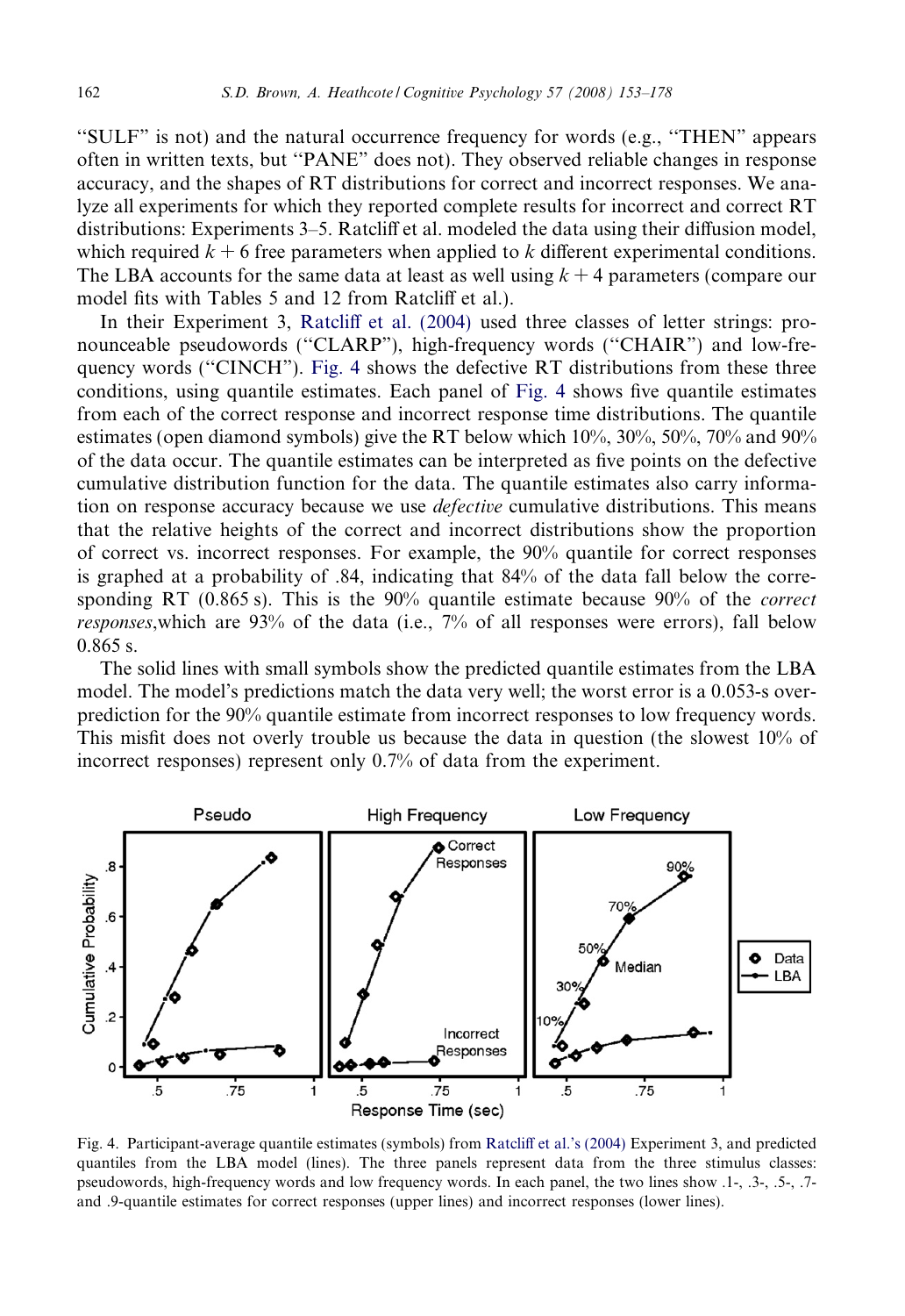|         | $\iota_0$ |     |     |       | $v_{\rm R}$ | $v_{\rm P}$ | $v_{\rm H}$ | $v_{\rm L}$ | v     |
|---------|-----------|-----|-----|-------|-------------|-------------|-------------|-------------|-------|
| Expt. 3 | 0.425     | 380 | 380 | 0.428 |             | 1.04        | 1.32        | 0.916       |       |
| Expt. 4 | 0.392     | 377 | 377 | 0.511 | 1.34        |             | 1.37        | 1.22        |       |
| Expt. 5 | 0.438     | 460 | 460 | 0.422 |             | 1.07        | 1.36        | 00.1        | 0.802 |

Table 1 Parameters for the LBA model for fits to Experiments 3, 4 and 5 from [Ratcliff et al. \(2004\)](#page-24-0)

*Note: v* indicates mean drift rate for: random letter strings  $(R)$ ; pseudowords  $(P)$ ; high-frequency words  $(H)$ ; lowfrequency words (L) and very low-frequency words (V).

We fit the model to the data assuming that mean drift rate  $(v)$  was different for the three conditions, but that all other parameters  $(t_0, A, b,$  and s) were equal across the three conditions. The mean drift rate for the response accumulator corresponding to incorrect responses was (arbitrarily) set at one minus that for correct responses. Taking the quantile estimates for correct and error RT distributions given in [Ratcliff et al.'s \(2004\)](#page-24-0) tables, we compared the goodness of fit between CDFs predicted by the LBA model and the data using the quantile maximum product method of [\(Heathcote, Brown, & Mewhort, 2002](#page-23-0), see also [Heathcote & Brown, 2004\)](#page-23-0). We then used a standard simplex algorithm to maximize this statistic over the parameters.

The free parameter values are reported in Table 1—note that the estimate of  $b$  (the decision threshold) is equal to  $\Lambda$  (the upper limit of the start point distribution) in all three experiments. This reflects the faster incorrect than correct responses for these data, which occurs when starting point variability is relatively large. There is very good agreement between common parameter estimates for the three experiments (e.g., the three drift rate estimates for high frequency words,  $v_H$ , agree to within 4%) supporting the notion that the LBA parameters reflect consistent underlying aspects of decision-making. Finally, we note that the problem of undetermined response times, due to negative drift rates, is very small: the probability is less than 0.4%.

[Figs. 5 and 6](#page-11-0) show data from [Ratcliff et al.'s \(2004\)](#page-24-0) Experiments 4 and 5, along with LBA model fits. The format of the figures is the same as in [Fig. 4](#page-9-0), except for the stimulus condition that was contrasted with low- and high-frequency words. Experiment 3 (above) used pronounceable pseudowords, while Experiment 4 (in [Fig. 5](#page-11-0)) used random letter strings. Experiment 5 (in [Fig. 6\)](#page-11-0) returned to pronounceable pseudowords, and included a new category of very low frequency words. In each case, the LBA model fits the data allowing only drift rate to change between the stimulus conditions.

The LBA model fits the data very well in all three experiments (compare our fits with diffusion model fits from Tables 3 and 12 of [Ratcliff et al., 2004](#page-24-0)). In each data set, there were several important phenomena that the model captured. First, the incorrect RT quantiles (lower line in each plot) were further to the left than the corresponding correct RT quantiles, indicating that incorrect responses were faster than correct responses. The LBA model accommodates this pattern, predicting "fast errors" by virtue of setting the response threshold at the upper limit of the starting point distribution  $(b = A)$ , rather than far above it  $(b \gg A)$ . All three experiments also showed changes in accuracy across the stimulus conditions, as exemplified by changes in the overall heights of the lines across panels in [Fig. 6.](#page-11-0) The LBA model fits this pattern via changes in the drift rate, with larger drift rates leading to higher accuracy, and hence higher defective CDFs for correct responses, and lower defective CDFs for incorrect responses. Finally, the LBA model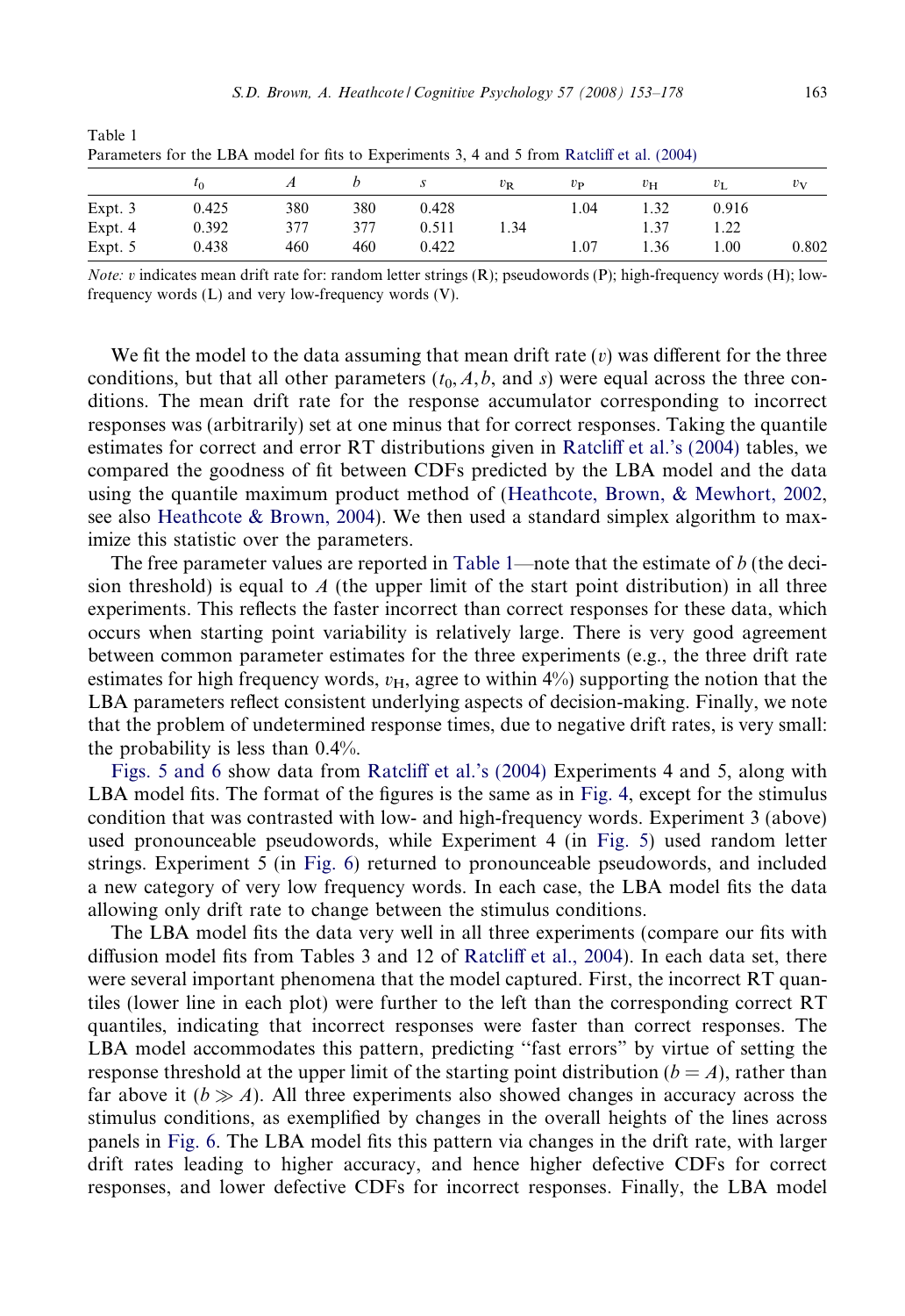<span id="page-11-0"></span>

Fig. 5. Quantile estimates (symbols) from [Ratcliff et al.'s \(2004\)](#page-24-0) Experiment 4, and predicted quantiles from the LBA model (lines). The three panels represent data from the three stimulus classes: random letter strings, highfrequency words and low-frequency words.



Fig. 6. Quantile estimates (symbols) from [Ratcliff et al.'s \(2004\)](#page-24-0) Experiment 5, and predicted quantiles from the LBA model (lines). The four panels represent data from the four stimulus classes: pronounceable pseudowords, high-frequency words, low-frequency words, and very low-frequency words.

captures the shape of the RT distributions, with a sharp leading edge and long right tail (e.g., the CDF flattens out between the .7- and .9-quantile estimates for every distribution). In all three experiments, the worst misfit between LBA predictions and data occurs for the slowest quantile estimate for incorrect responses. The LBA over-predicts this value by as much as 0.09 s (random letter strings in Experiment 4) and under-predicts by just as much (for pronounceable pseudowords in Experiment 5). Two things suggest that these misfits are due to random sampling variability in data: they are not systematic, being sometimes over-predictions and sometimes under-predictions; and the quantile estimates in question are always the most variable in the data set, arising from the slowest 10% of incorrect responses, less than 1% of data in each stimulus condition.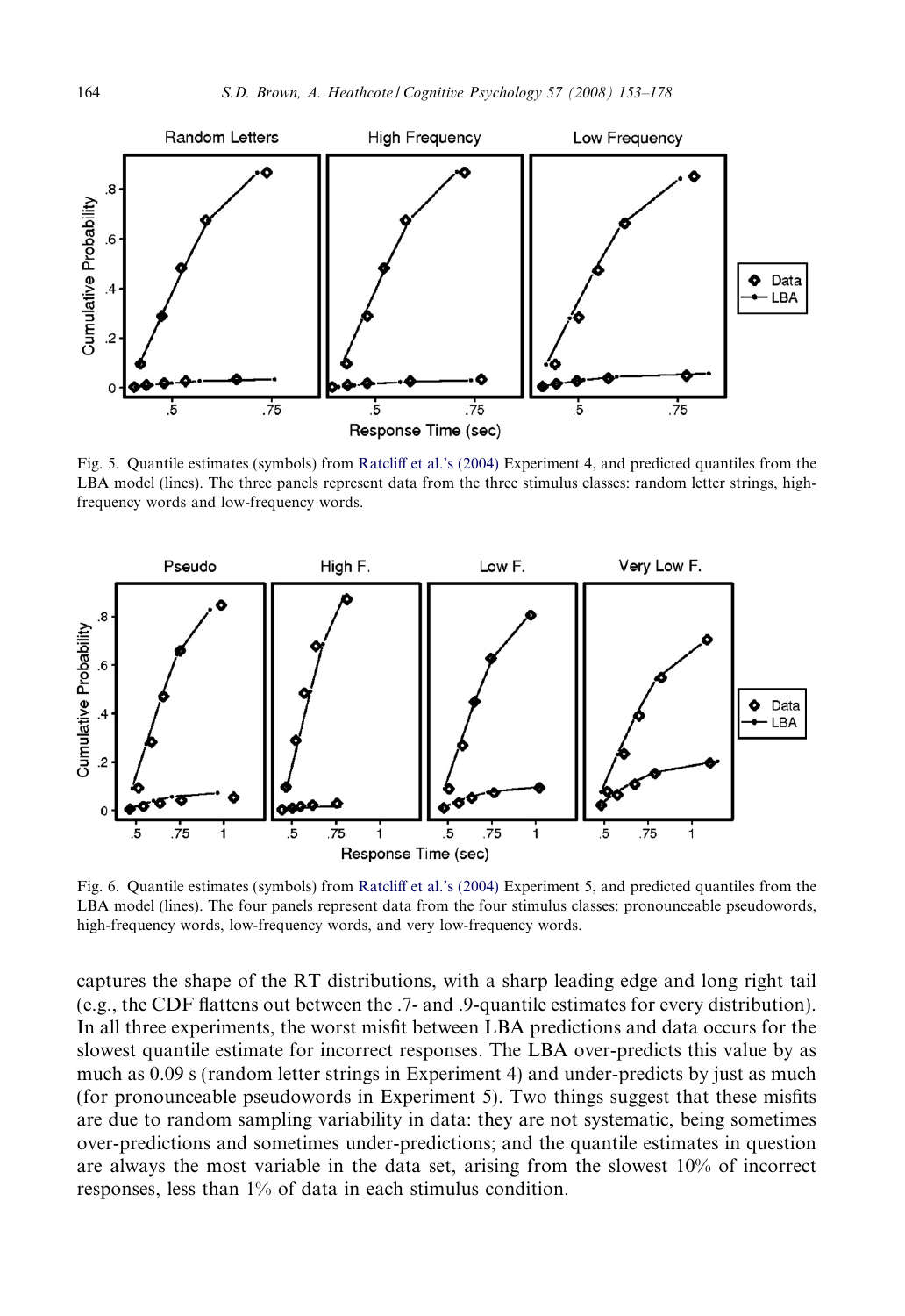## <span id="page-12-0"></span>5.2. Speed and accuracy emphasis in brightness discrimination

[Ratcliff and Rouder \(1998\)](#page-24-0) performed a simple brightness discrimination experiment that has since proven seminal in the development of two-choice RT models. They asked three participants (J.F., K.R. and N.H.) to classify patches of pixels as either ''bright" or ''dark", about 8000 times each. The brightness of the pixel patch was manipulated in 33 levels, from very dark (which was almost always classified as ''dark") through to midway (which was classified ''dark" and ''bright" about equally often) to very bright (almost always classified as ''bright"). They also manipulated the urgency of responding, by changing the relative emphasis placed on accuracy vs. speed in the instructions and feedback given to the participants. When participants were given ''speed-emphasis" instructions, they were told not to be overly concerned about errors, and whenever a response took longer than 0.55 s, the feedback ''TOO SLOW" was given. Under ''accuracy-emphasis", participants were told not to make mistakes, if they could be avoided, and when an error was made to a relatively easy-toclassify stimulus, the feedback ''BAD ERROR" was given.

[Ratcliff and Rouder's \(1998\)](#page-24-0) data have proven very testing for models of two-choice RT. They display complex interactions of mean RT with response probability and speedvs. accuracy-emphasis. These interactions are impossible for some models of choice RT to accommodate, leading some to suggest those models be rejected (e.g., [Ratcliff & Smith,](#page-24-0) [2004](#page-24-0)). Fig. 7 displays Ratcliff and Rouder's data, using a separate panel for each of the three subjects (compare with [Ratcliff and Rouder's](#page-24-0) Fig. 4).

Fig. 7 graphs mean RT for each of the 33 stimulus conditions (symbols) separately for accuracy emphasis and speed emphasis instructions (upper and lower parts of each plot). For each condition, data are separated into ''correct" and ''incorrect" on the basis of the modal response, and mean RT is graphed separately for correct and incorrect responses, against the probability of the response type (i.e., a ''latency-probability" or LP plot, see



Fig. 7. Mean RT (symbols) and predicted mean RT from the LBA model (lines) for three subjects from [Ratcliff](#page-24-0) [and Rouder \(1998\).](#page-24-0) The upper and lower lines are for accuracy and speed emphasis conditions, respectively. Within each condition, there are 33 separate points—one for each level of stimulus brightness. Following Ratcliff and Rouder, we collapsed ''bright" and ''dark" responses, so that the left side of each plot represents correct responses to very easy-to-classify stimuli, and the right side of each plot represents (very rare) *incorrect* responses to the same stimuli. The center of each plot shows data from difficult stimuli, which were nearly equally often classified as "dark" or "bright". Bars indicate  $\pm 1$  standard error.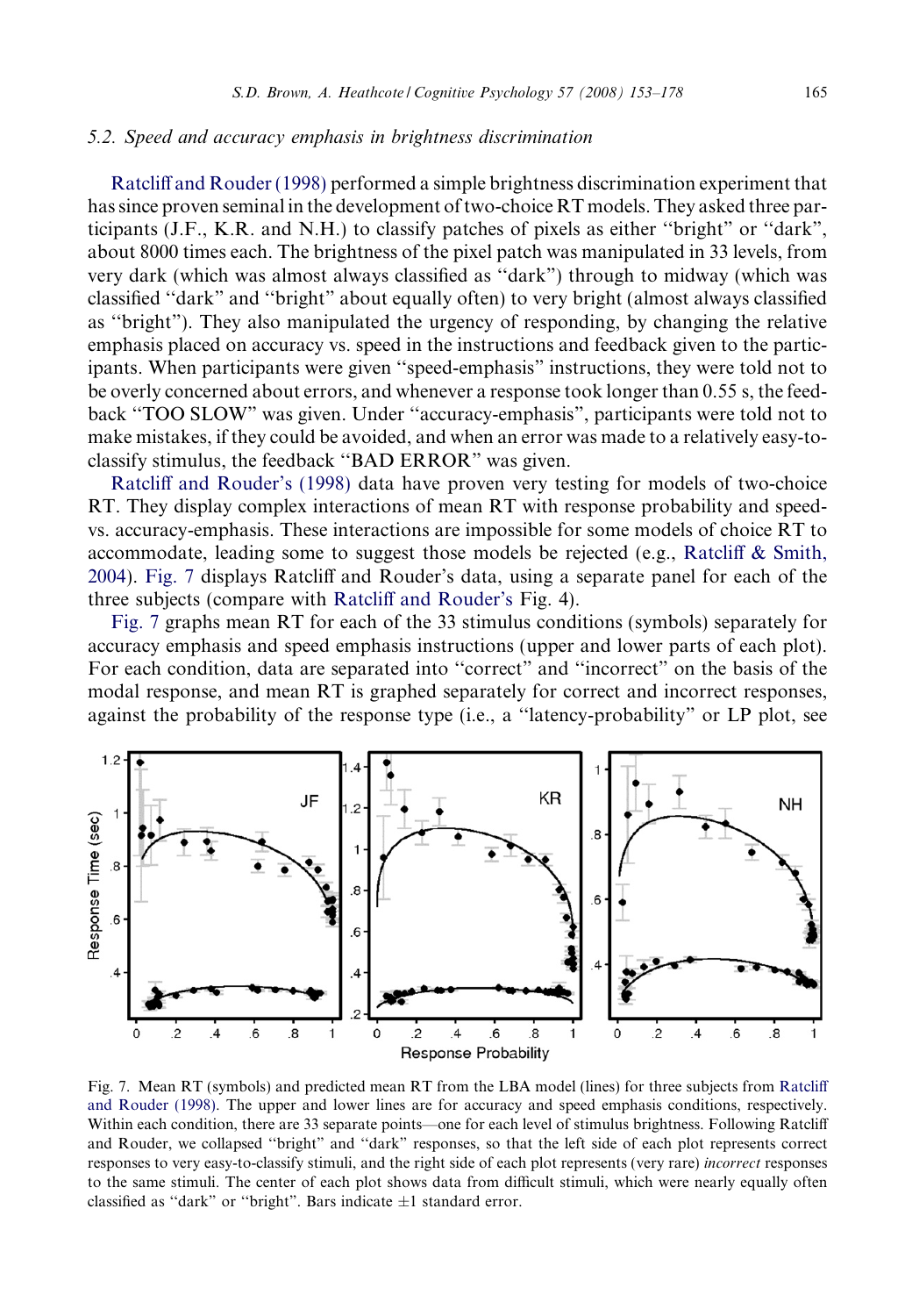[Audley & Pike, 1965](#page-23-0) or [Ratcliff & Rouder, 1998](#page-24-0)). An example may make this clearer; consider just the data from the very easiest stimulus class (either very dark, or very bright), under speed emphasis instructions, for participant JF. These stimuli were presented 44 times in total, and JF classified them correctly 40 times, hence the probability of a correct response was 91% and the probability of an error was 9%. The mean RT for JF's correct responses was 0.331 s, and for the incorrect responses the mean RT was 0.265 s. These data are represented in [Fig. 7](#page-12-0) as two points, in JF's panel, on the lower line—for speed emphasis data. One point corresponds to correct responses and is placed at  ${x = .91, y = 0.331}$  and the other represents incorrect responses, at  ${x = .09, y = 0.265}$ . All other conditions are similarly represented, so that each stimulus condition corresponds to two points on the LP plot: one for correct responses, at  $x = p$ and one for incorrect responses, at  $x = 1 - p$ .

The data show some phenomena that have proven very challenging for models of twochoice RT. First, there is a very large difference in RT between the speed- and accuracy emphasis conditions: mean RT more than doubles in the accuracy condition. This large speed difference is accompanied by only a small difference in accuracy between the two conditions, with only about 6% between the most accurate condition in speed emphasis vs. accuracy emphasis. Even more challenging is the relative speed of correct vs. incorrect responses. Under accuracy emphasis, for all stimulus conditions, error responses are slower than correct responses. This is evident when comparing correct responses from any point on the right-hand half of the graph (say,  $x = p$ ) with the corresponding incorrect responses, at  $x = 1 - p$ . However, when participants were put under speed emphasis, the situation reversed; mean RT for incorrect responses was *faster* than mean RT for correct responses. This crossover pattern has also been observed by others, see [Luce \(1986\)](#page-24-0) for a summary, and has proven difficult to model.

The fits of the LBA model (solid lines in [Fig. 7\)](#page-12-0) show that it predicts the change from slow errors under accuracy emphasis to fast errors under speed emphasis, for all three subjects. We constrained LBA parameter estimates following [Ratcliff and Rouder's \(1998\)](#page-24-0) diffusion model analysis of their data, to keep the results comparable. We allowed a separate drift-rate estimate for each of the 33 stimulus conditions, but constrained these estimates to be equal across speed-emphasis and accuracy-emphasis conditions.<sup>3</sup> We kept the non-decision component of RT  $(t_0)$ , and the variability in drift rates (s) constant across all conditions. To model the difference between speed-emphasis and accuracy-emphasis instructions, Ratcliff and Rouder allowed changes in boundary separation (equivalent to the response threshold, b) and start point variability  $(A)$ . Ratcliff and Rouder constrained another free parameter by assuming that start point variability was a constant proportion of boundary separation (i.e., they fixed the ratio  $b:A$ ) resulting in five free parameters for their model, in addition to a drift rate estimate for each condition. We modeled the speed-emphasis condition by fixing the response threshold at its lowest value ( $b = A$ ), consistent with our analysis of the lexical decision data above. We estimated a separate (larger) response threshold for the accuracy emphasis condition. Like Ratcliff and Rouder, we allowed different amounts of start point variability  $(A)$  for speed and accuracy emphasis conditions, but unlike Ratcliff and Rouder, we did not constrain these to be constant pro-

<sup>&</sup>lt;sup>3</sup> We further simplified the fitting by estimating only four drift-rate parameters, and interpolating the full set of 33 from these four, using spline functions.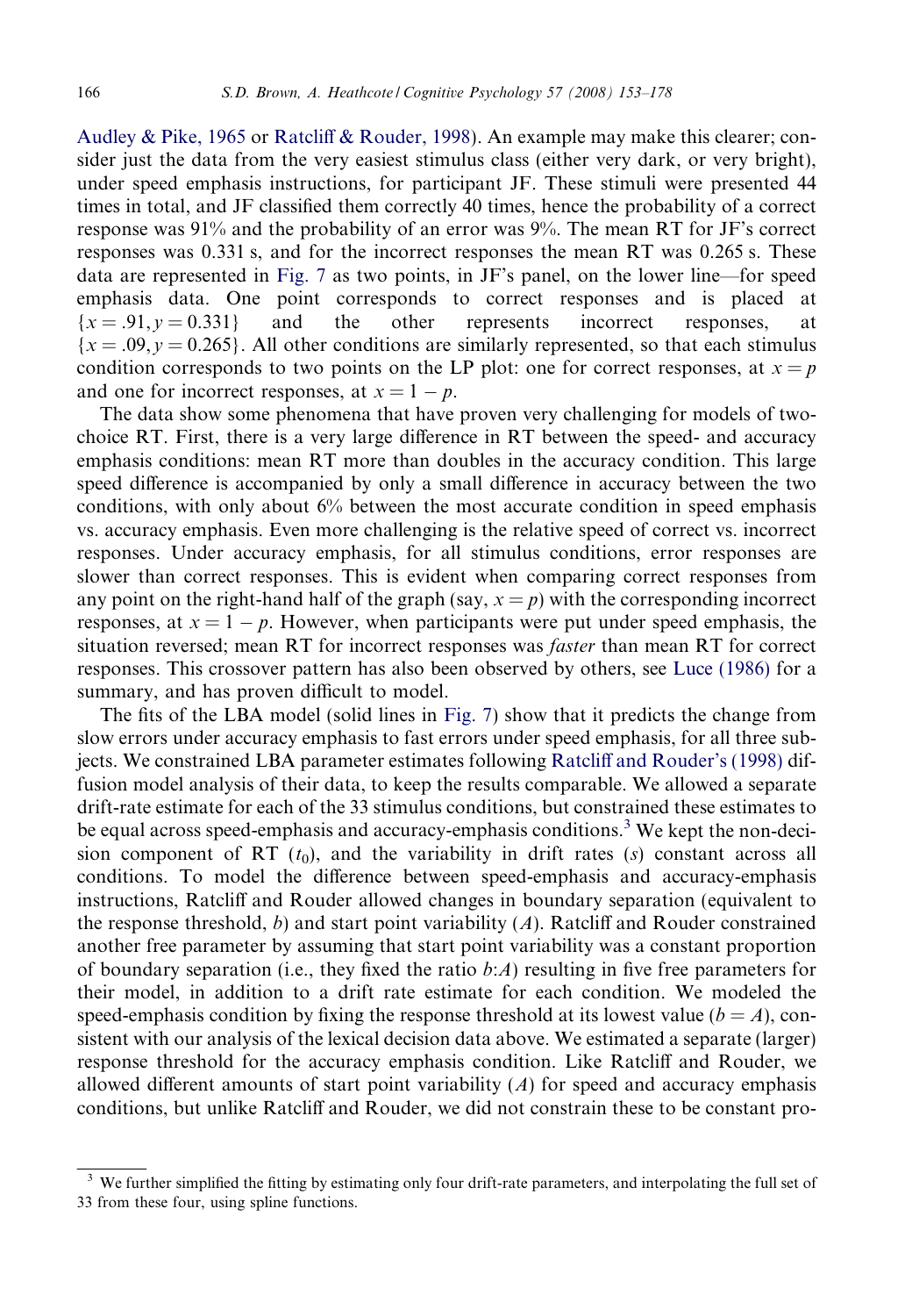| Participant | Instructions      | $t_{0}$ | S    | A          | b          |
|-------------|-------------------|---------|------|------------|------------|
| J.F.        | Speed<br>Accuracy | .208    | .285 | 527        | 181<br>673 |
| K.R.        | Speed<br>Accuracy | .188    | .290 | 750        | 177<br>900 |
| N.H.        | Speed<br>Accuracy | .233    | .338 | 219<br>475 | 572        |

<span id="page-14-0"></span>Table 2  $P_1$  and  $P_2$   $P_3$   $P_4$   $P_5$   $P_6$   $P_7$   $P_8$   $P_9$   $P_9$   $P_9$   $P_9$   $P_9$   $P_9$   $P_9$   $P_9$   $P_9$   $P_9$   $P_9$   $P_9$   $P_9$   $P_9$   $P_9$   $P_9$   $P_9$   $P_9$   $P_9$   $P_9$   $P_9$   $P_9$   $P_9$   $P_9$   $P_9$   $P_9$   $P_9$   $P_9$ 

portions of the response threshold.<sup>4</sup> These considerations resulted in the LBA model using exactly the same number of parameters as the diffusion model—five free parameters, plus one drift rate per stimulus condition. The estimated parameters for the LBA model fits are shown in Table 2. Once again, the problem of non-terminating RTs caused by negative drift rate samples is negligible. The predicted proportion of non-terminating responses for the three subjects was: J.F.  $= 0.05\%$ , K.R.  $= 0.04\%$  and N.H.  $= 0.23\%$ . Once again, we estimated parameter values using the QMP method of [Heathcote et al. \(2002\).](#page-23-0)

## 5.3. Response deadlines and speed–accuracy tradeoff

An important aspect of speeded choice is the ability to trade speed for accuracy. We have already addressed this in our fits to [Ratcliff and Rouder's \(1998\)](#page-24-0) data, where two different speed–accuracy settings were implemented using feedback and instructions for participants. In response deadline paradigms, the speed–accuracy tradeoff is investigated quantitatively, via the speed–accuracy tradeoff (SAT) function relating the accuracy of decisions to the time taken to make them. Previous research (e.g., [Luce, 1986; McElree & Dosher, 1989; Ratcliff &](#page-24-0) [Rouder, 2000; Usher & McClelland, 2001\)](#page-24-0) has found that the shape of the SAT curve is approximately shifted-exponential, so it is important to determine whether the predictions from the LBA match this benchmark. To test LBA we first require the distribution (across repeated trials) of activation values at any time  $t > 0$  for the *i*th response accumulator. Given a start point k drawn from  $U[0, A]$  and a drift rate d drawn from  $N(v_i, s)$  the activation at time t is  $k + td$ , and hence the distribution function,  $W_i$ , and probability density function,  $w_i$ , for this quantity are (note that z represents activation, and  $t$  represents integration time):

$$
W_i(z,t) = \frac{1}{A} \left( \frac{ts}{\sqrt{2\pi}} \left( e^{-\frac{(\tilde{z}-v_i)^2}{2s^2}} - e^{-\frac{(\tilde{z}-4t - v_i)^2}{2s^2}} \right) + (A - z + v_i t) \Phi \left( \frac{z - A}{t} \middle| v_i, s \right) + (z - v_i t) \Phi \left( \frac{z}{t} \middle| v_i, s \right) \right)
$$
(4)

$$
w_i(z,t) = \frac{1}{A} \left( \Phi\left(\frac{z}{t} \middle| v_i, s\right) - \Phi\left(\frac{z - A}{t} \middle| v_i, s\right) \right) \tag{5}
$$

<sup>&</sup>lt;sup>4</sup> Some readers may feel that start point variability *should* be constrained to be a constant proportion of the response threshold, as in [Ratcliff and Rouder's \(1998\)](#page-24-0) analysis. We assessed the fit of the LBA model under that constraint, and found it was marginally poorer (but also one parameter simpler—contact the authors for a graph and details). We chose to show the unconstrained version, because we could see no a priori reason why start point variability should be allowed a different *value* between the speed and accuracy conditions, but should not be allowed a different proportion.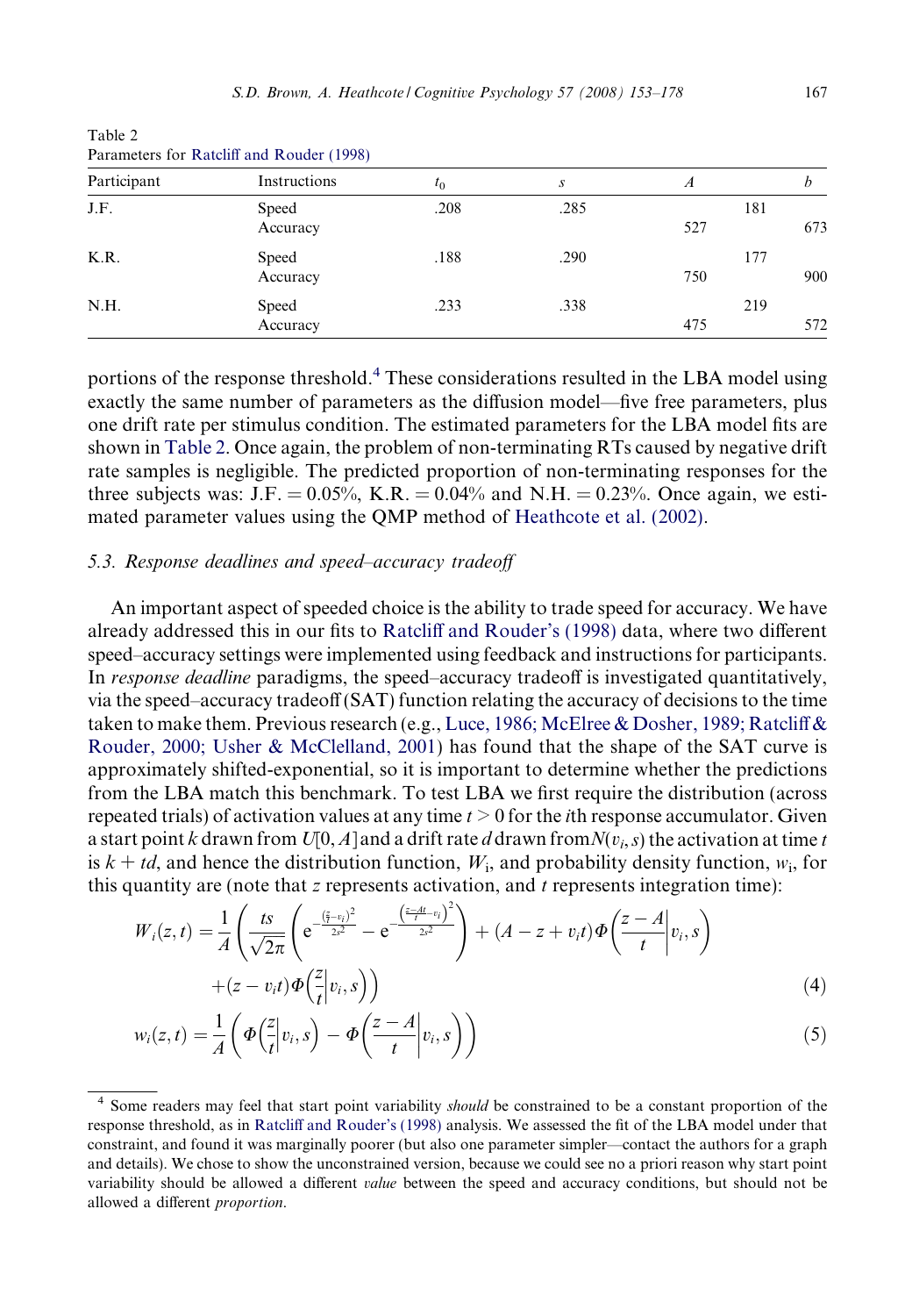To make predictions about accuracy in a deadline (signal-to-respond) paradigm, we assume the model operates without response thresholds. When a deadline arises and a response is required, the model returns whichever response corresponds to the accumulator with the greatest activation. The probability that the ith accumulator has the greatest activation at time  $t > 0$  is given by combining Eqs. [\(4\) and \(5\)](#page-14-0):

$$
p_i(t) = \int_{-\infty}^{\infty} w_i(x, t) \prod_{j \neq i} W_j(x, t) dx
$$
\n(6)

The speed–accuracy tradeoff function is given by Eq. (6) and evaluated for whichever response  $(i)$  is correct. To compare with benchmark results from binary choice paradigms, the response probability must be transformed to sensitivity. Assuming unbiased responding, this transformation is:

$$
\mathbf{d}'(z) = 2 \cdot \Phi^{-1}(p_i(z)) \tag{7}
$$

Using Eqs. (6) and (7), and parameter settings taken from the fits to [Ratcliff and Rou](#page-24-0)[der's \(1998\)](#page-24-0) data, we calculated predicted SAT functions for three participants, for response deadlines from 0 to 1.2 s, in steps of 20 ms (shown by the open circles in Fig. 8). The solid lines in Fig. 8 show the best fitting shifted-exponential functions for each participant's SAT curve. The agreement between the predicted SAT functions from the LBA model and the shifted exponential form is very good. There is a difference at the highest performance levels, where the LBA model predicts a slower approach to asymptote than does the shifted exponential function, but the discrepancy is so small it is imperceptible in the graph.

#### 5.4. Multiple choices

A strength of the LBA model is its ability to account for choices between more than two alternatives, but so far we have used only binary choice tasks and illustrations. The pre-



Fig. 8. Predicted SAT functions from the LBA model (circles) and best-fitting shifted exponential functions (lines). Parameters were taken from fits to the three participants of [Ratcliff and Rouder \(1998\);](#page-24-0) see [Table 2](#page-14-0).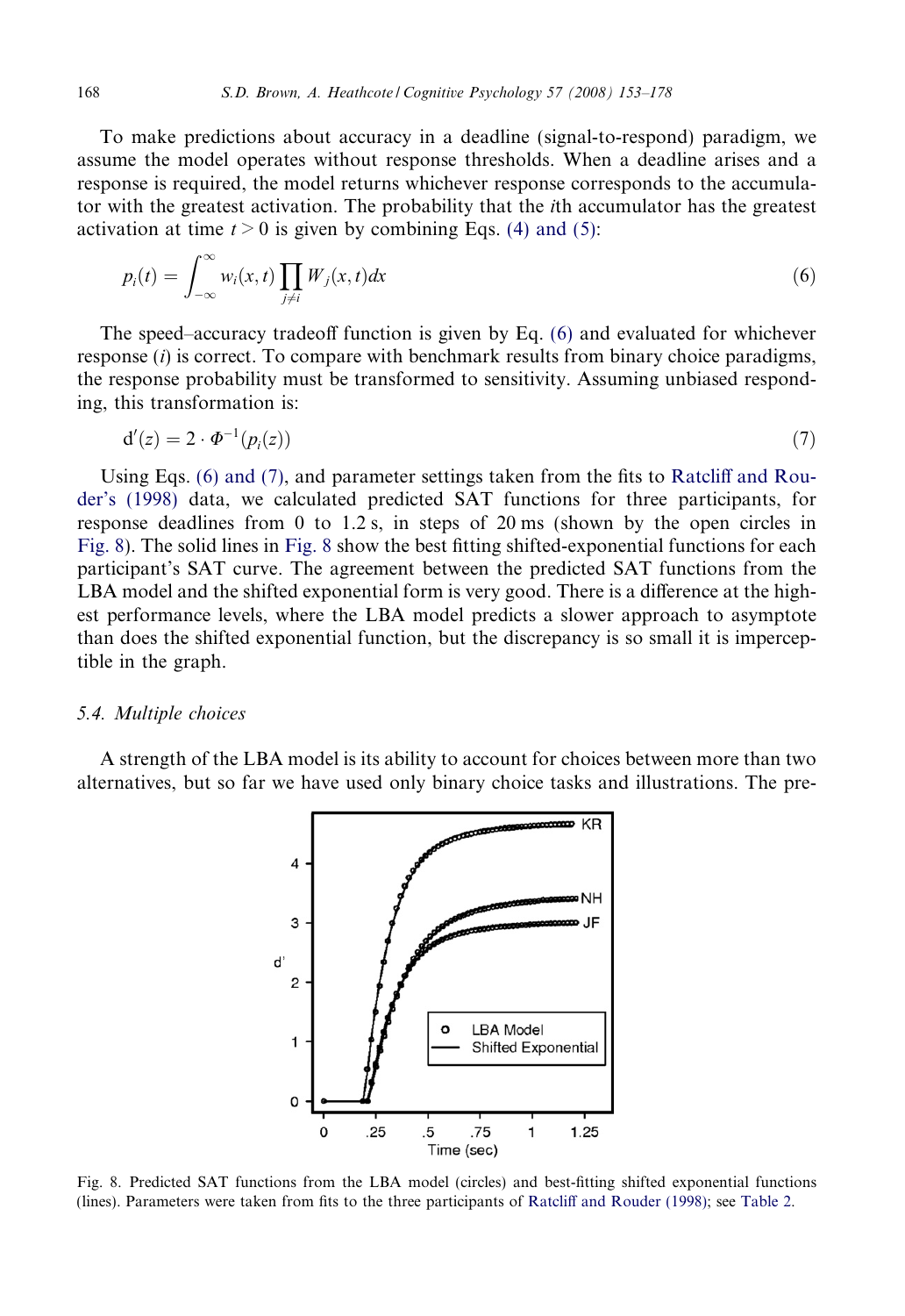<span id="page-16-0"></span>

Fig. 9. Correct response time histograms (gray bars) and predicted distributions from the LBA model (black lines) for data from [Lacouture and Marley's \(2004\)](#page-24-0) Experiment 2. The 10 plots correspond to the 10 stimuli, from the smallest line length  $(\#1)$  to the largest  $(\#10)$ . All panels use the same axes (the abscissa units are seconds).

dictions of the LBA model naturally extend to more than two choices without any increase in the difficulty of the mathematics. Eq. [\(3\)](#page-6-0) simply incorporates all the response choices: one as a PDF  $(f_i)$  and the others as a CDFs (the products of  $1 - F_i$  over  $i \neq j$ ). We test the multiple-choice predictions of the model using data from [Lacouture and Marley \(2004\)](#page-24-0), who ran a multiple choice experiment with 10 stimuli, and 10 responses. They used lines as stimuli, with the smallest line labeled " $#1$ " and the longest labeled " $#10$ ". In their Experiment 2, they had a single participant perform around 7500 absolute identification trials: on each trial, one of the 10 lines was shown to the participant, who tried to produce the corresponding response label. $5$  The data showed all of the standard absolute identification phenomena in both choice probabilities and response times. For example, responses to end stimuli  $(H<sup>1</sup>)$ and #10) were faster and more accurate than responses to middle stimuli.

When modeling data with ten stimuli and ten responses, the LBA model could use 100 free parameters as drift rates, one for each stimulus–response combination. However, some simplifying assumptions cut this number down to just 11 free drift-rate parameters:

- 1. The values of most parameters were fixed across all 10 stimuli ( $t_0 = .27$  s,  $A = 705$ ,  $b = 1335$ , and  $s = .251$ ).
- 2. When stimulus  $i$  is presented, the drift rate for the correct response is a free parameter,  $v_i, i = 1...10.$
- 3. The drift rate for all other (nine) incorrect responses is a fixed fraction of the drift rate for the correct response, say  $v_i \times g$ . (We estimated  $g = .225$ .)

These assumptions were made to fit the data in the simplest way possible. They are essentially descriptive (as were our parameters for the binary choice data above). A deeper approach, but one that is outside the scope of this article, would articulate a theory of absolute identification that *produced* drift-rate parameters for the 10 stimuli, rather than simply estimating them. For such an approach, see [Lacouture and Marley \(2004\)](#page-24-0) or [Brown, Marley, Donkin, and Heathcote \(in press\).](#page-23-0) Fig. 9 shows the response time histograms for correct responses along with corresponding predictions from the LBA model.

The LBA model successfully captures the shape of the RT distributions, and even the way this shape changes across the stimuli. For example, stimuli on the ends of the range

 $<sup>5</sup>$  Half of the absolute identification trials used manual (keyboard) responses, and half used a voice key. There</sup> was almost no difference in the two data sets, so we combined them.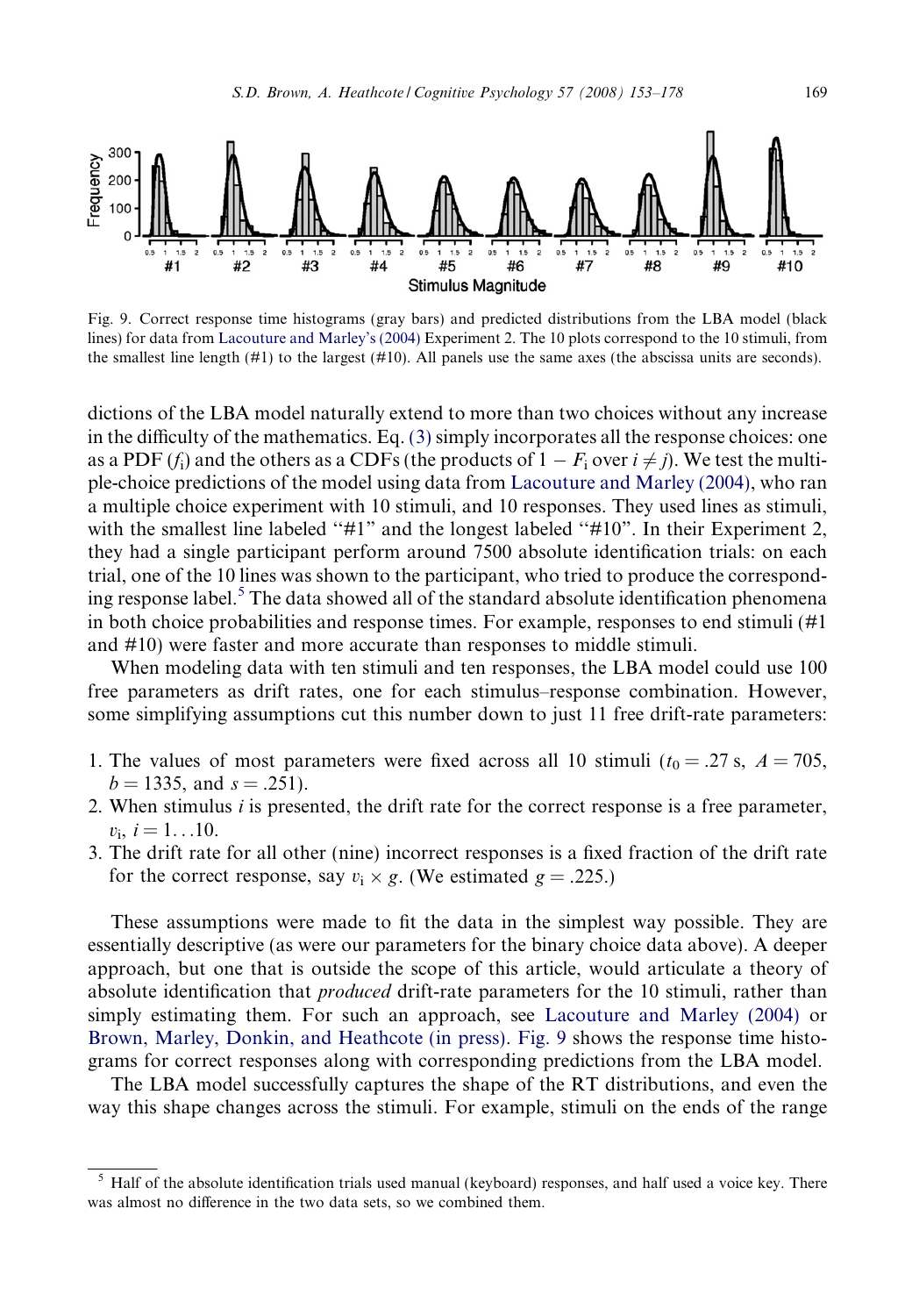have more peaked distributions, and faster RTs on average, than those in the center. The histograms and density functions used in [Fig. 9](#page-16-0) are unconventional in the RT literature, which has historically preferred quantiles and cumulative distributions. There is a good reason for this preference—it is quite difficult to gauge model misfit in density functions, especially in the tails of the distributions. To provide a more stringent test, Fig. 10 graphs the same data and model fits using RT quantiles (left panel) and response accuracy (right panel). The quantile analysis is the same as used for the lexical decision data—for each stimulus (#1...#10) we calculated the RT below which 10%, 30%, 50%, 70% and 90% of the data fell. These points are plotted vertically above each of the 1...10 stimulus labels on the x-axis, using different symbols (see legends).

The LBA model accommodates aspects of the data that have proven very challenging for other models. For example, the fastest RTs (the leading edge of the RT distribution, shown by the 10% quantiles in the left panel) changes by about 0.2 s across the stimulus range. Other models have had difficulty with related changes, in binary choice situations (e.g., [Ratcliff et al., 2004\)](#page-24-0). The LBA model simultaneously captures the changes in RT distribution and response accuracy, with only one free parameter (drift rate) changing across the stimulus magnitudes. The most notable model failures are for stimuli #1 and #10, where the data are less accurate than the model predicts, and for stimulus #8, where the data include many very slow responses.

In our analyses so far, we have demonstrated that the LBA model has complete theoretical solutions for choices between any number of response alternatives, which is an advantage of the LBA over other models of choice RT. We have separately evaluated the performance of the LBA model against binary ( $N = 2$ ) choice data, and against multiple choice data  $(N = 10)$ . This leaves unanswered the question of whether the LBA can capture empirical regularities observed when data are collected across many different choice set sizes  $(N)$ . The most notable aspect of such data is [Hick's Law \(1952\),](#page-23-0) which,



Fig. 10. Response time quantiles (left panel) and response accuracy (right panel) vs. stimulus magnitude. Symbols show data from [Lacouture and Marley's \(2004\)](#page-24-0) Experiment 2, and solid lines show predictions from the LBA model.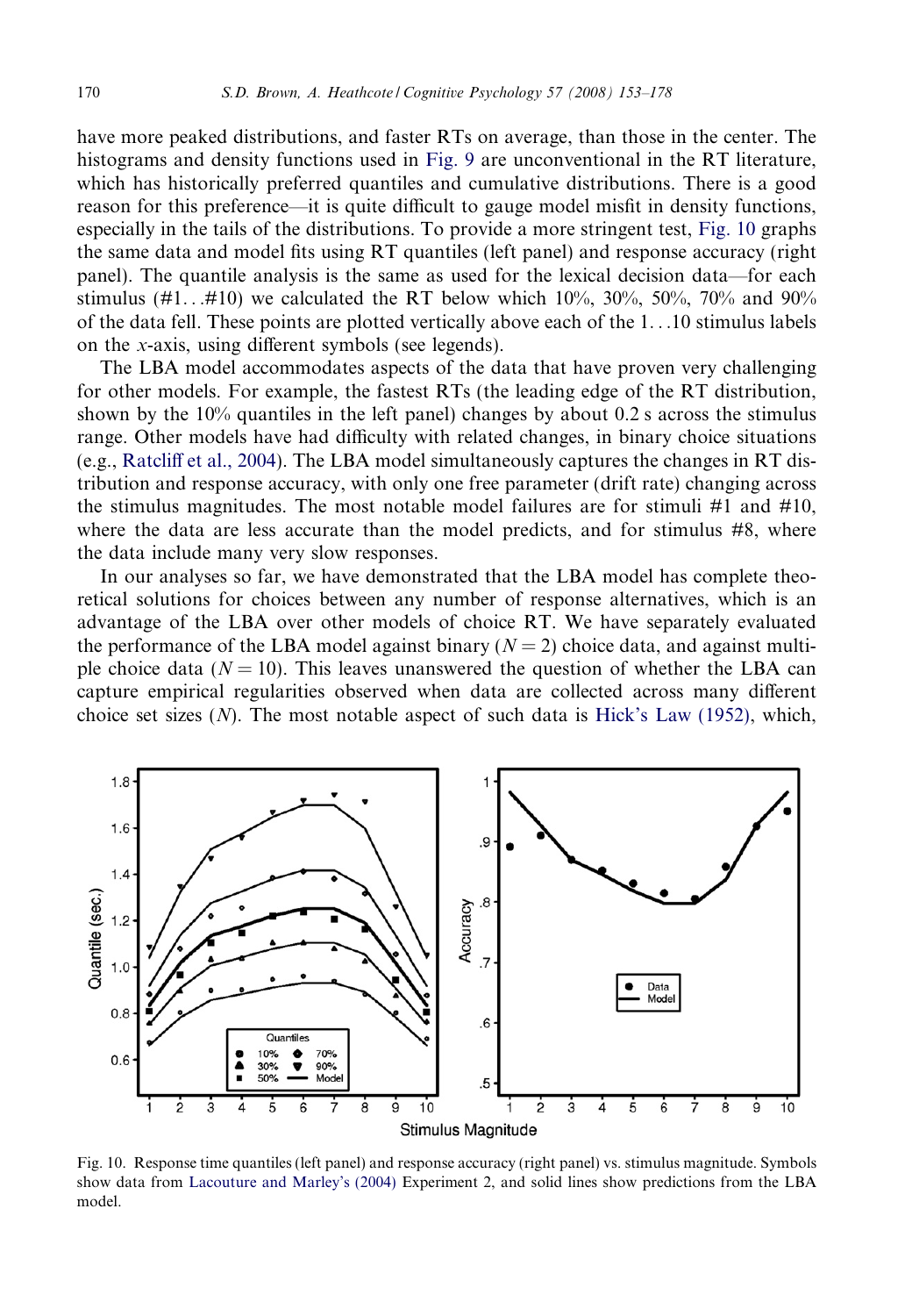in its simplest form, states that the average time taken to choose between N choices is proportional to  $log_2 N$ . Naively, the LBA model fails to accommodate this law because, if no parameters are changed, increasing the number of accumulators leads to larger error rates and faster RTs. This prediction arises because predicted RT is the minimum finishing time from a set of N independent random variables. Naturally, the minimum sample from  $N$ independent distributions decreases as N increases.

Parameter adjustments with set size will allow most accumulator models, including the LBA, to accurately fit Hick's Law, as demonstrated by [Usher et al. \(2002\).](#page-25-0) They found that increasing response thresholds in an approximately exponential manner with choice set size allowed the model to predict Hick's Law, and keep error rates approximately constant; a similar assumption in the LBA model has similar effects. Other assumptions about changes in parameter with set size are also plausible, and any of these may accommodate Hick's Law. For example, it may be imagined that the decision mechanism has a fixed ''total power", hence the sum of the drift rates to all accumulators should be fixed. Alternatively, a decision mechanism may have a fixed sensitivity, so that the ratio of the maximum drift rate to the sum of the other drift rates should be fixed as N grows. The conclusion we draw is that predicting Hick's Law is a complicated task, too large to be tackled here. Instead, we note that the LBA model is certainly not in conflict with Hick's Law, and will accommodate it under appropriate parameter settings.

## 6. Limitations of the model

#### 6.1. Neurophysiological considerations

The LBA is a simplification of [Usher and McClelland's \(2001\)](#page-25-0) leaky competitive accumulator. Usher and McClelland's model, along with other sequential sampling models, has received support from arguments of neural plausibility. The noisy accumulation of evidence in these models can be likened to changes in the firing rates or membrane potentials of neurons. Indeed, direct recordings from neurons involved in perceptual decisions have been modeled using noisy sequential sampling (see, e.g., [Gold & Shadlen, 2001; Mazurek,](#page-23-0) [Roitman, Ditterich, & Shadlen, 2003; Ratcliff, Cherian, & Segraves, 2003; Roitman &](#page-23-0) [Shadlen, 2002; Schall, 2001; Smith & Ratcliff, 2004](#page-23-0)). The LBA may be criticized on the basis that it omits the within-trial variability that is a basic feature of neural activity, and hence is ''neurally implausible". We believe that there are a number of reasons not to weigh such arguments too heavily; we outline just two here.

First, it is a basic truth that all models (of choice RT and other phenomena) are approximations at some level. All models include simplifications for tractability. These simplifications are included for convenience, and are not intended as statements about the underlying nature of the process at hand. All models of choice RT interpose many layers of approximation between neurophysiological reality and theoretical description: ion flows, membrane potentials, action potentials; all of these are approximated away, and the LBA model adds just one further step. These approximations should not be perceived as inherently harmful to scientific progress. In physics, for example, the ideal gas law and Newtonian motion are both extremely useful models of reality. Their power and utility persist even though both include well-known and demonstrably false simplifications. Indeed, the utility of these laws is increased by these approximations, because the resulting simplicity allows wider application. More modestly, we hope that the simplicity and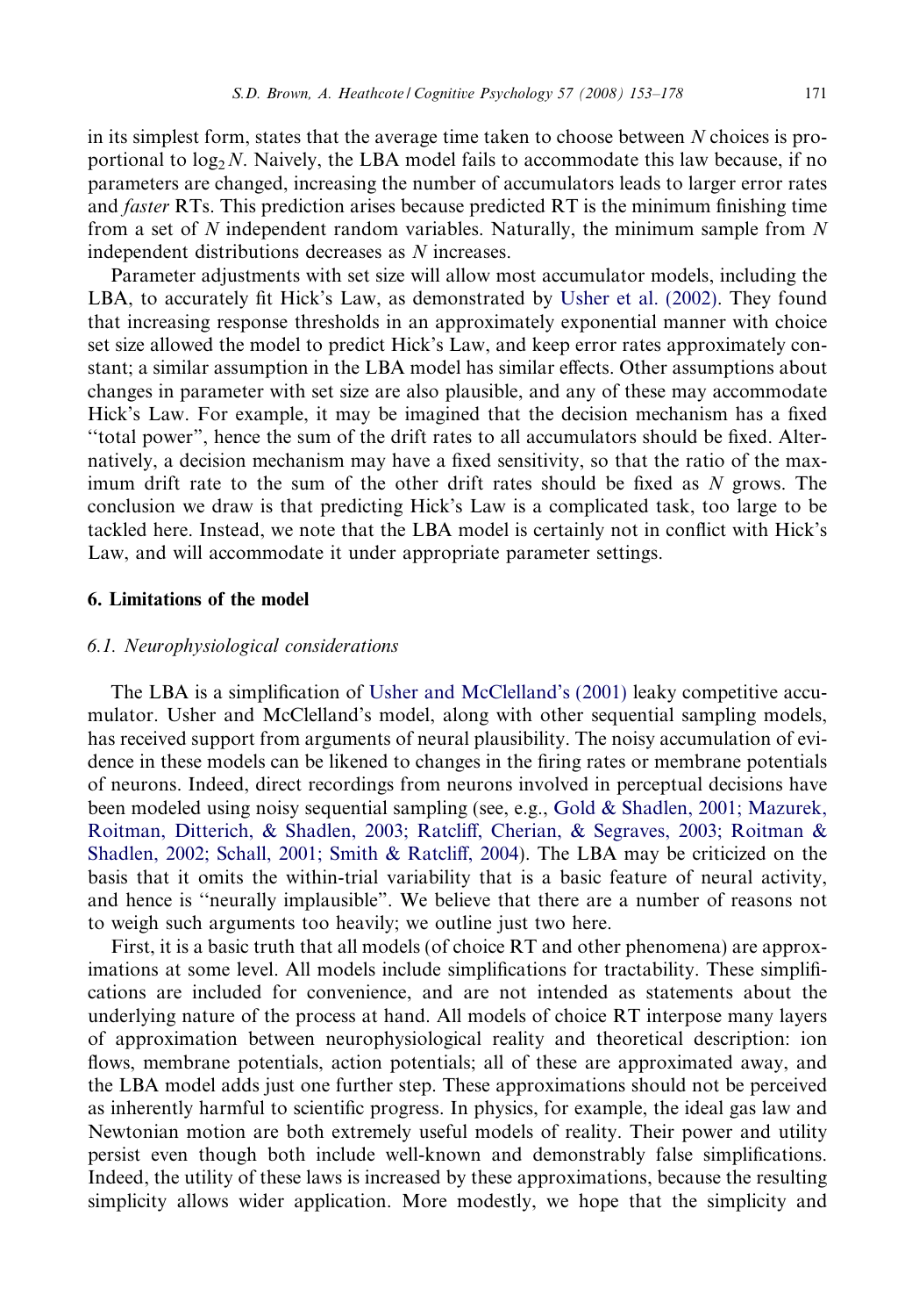tractability of the LBA model will allow its application to a wider range of choice RT paradigms than may otherwise have been possible.

Second, some of the leading models of choice phenomena from the neurophysiological literature omit within-trial variability, just as in the LBA. Most strikingly, [Reddi and Car](#page-24-0)[penter's \(2000\)](#page-24-0) LATER model is like the LBA model, except that it has only one response accumulator and does not consider between-trial variability in the starting points of evidence accumulation. These limitations mean that the LATER model provides an incomplete account of behavioral data, particularly of error responses. More recent developments of the LATER model have improved its account of error responses somewhat, by adding a second accumulator (see [Carpenter, 2004; Hanes & Carpenter, 1999;](#page-23-0) [Leach & Carpenter, 2001; Reddi, 2001; Reddi, Asrress, & Carpenter, 2003\)](#page-23-0). It seems to us that if the neurophysiological community accept models that omit within-trial variability, the psychological community should be careful about ruling out the LBA on grounds of ''neural plausibility".

#### 6.2. Specialised experimental paradigms

There are some experimental paradigms that have been used to investigate those processes that we have specifically omitted in the LBA. For example, neurophysiologists often employ random dot kinematograms, which include moment-to-moment random fluctuations. These stimuli naturally suggest moment-to-moment variability the evidence accumulation process, which is one of those processes included in many other decision making models (e.g., [Ratcliff, 1978; Usher & McClelland, 2001](#page-24-0)) but not in the LBA. While it is possible that random dot stimuli will implicate moment-to-moment variability in decision models, we note that this is not a foregone conclusion. It is quite plausible that early visual processing smooths moment-to-moment fluctuations and provides a downstream decision process with a constant input, just as assumed in the LBA. Indeed, this is exactly how [Reddi and Carpenter \(2000, see also Reddi, 2001\)](#page-24-0) model the neural processes underlying decisions using random dot kinematograms.

The other processes we have omitted from the LBA model that are often included in other decision-making models are the nonlinear aspects of passive decay (leakage) and response competition (lateral inhibition). Experimental paradigms have been developed to directly investigate these processes, by manipulating the timing of information for and against each response. For example, ([Vickers, 1995](#page-25-0), see also [Pietsch & Vickers,](#page-24-0) [1997 & Brown & Heathcote, 2005b\)](#page-24-0) presented a rapid sequence of two stimuli, in which one stimulus occurred more often than the other, and found that some participants were most influenced by stimuli occurring near the end of the sequence, while others were most influenced by those at the beginning of the sequence. These results can be interpreted in terms of passive decay and lateral inhibition: if accumulated evidence tends to decay with time, information presented earlier in a sequence will be forgotten; conversely, if response competition is strong, early evidence favoring one response will not be overcome by later evidence. [Usher and McClelland \(2001\)](#page-25-0) used an experiment of exactly this sort to support the inclusion of leakage and competition components in their model. The LBA, on the other hand, assumes linear integration without leakage or competition, and so it may not provide a complete account of experiments that manipulate the timing of evidence. However, it is possible to provide an account of these experiments within an accumulator framework without appealing to leakage and competition, so the paradigm may not prove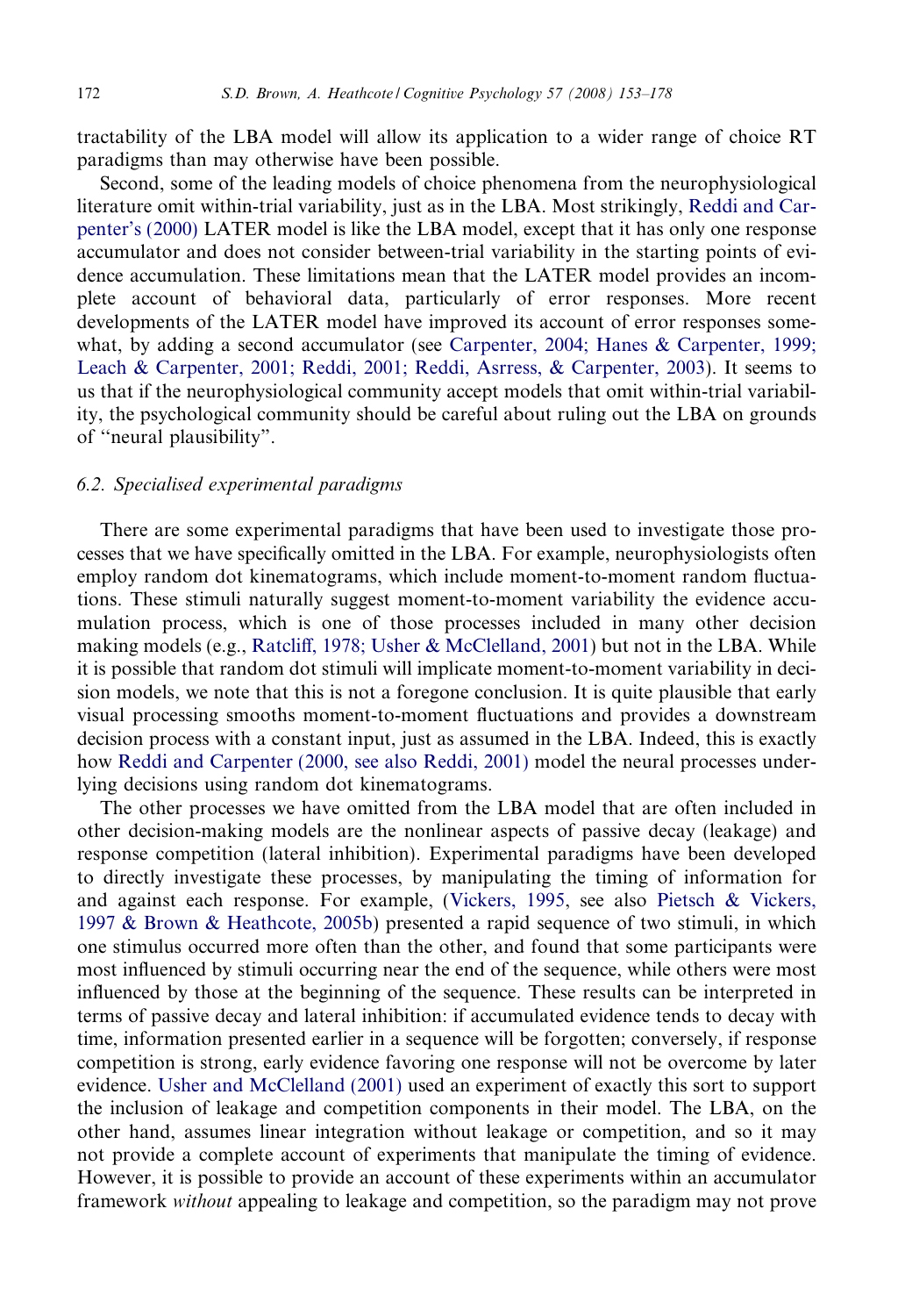as diagnostic as it seems. The key finding is that some participants are relatively uninfluenced by the start of the stimulus sequence, and others are relatively uninfluenced by the end of the stimulus sequence. A simple explanation of these effects can be given in terms of attention: some participants fail to attend to the start of the sequence, while others fail to attend to the end. There are plausible and well-documented mechanisms by which accumulator models can exhibit both kinds of attention failures. [Laming \(1968\)](#page-24-0) discusses situations in which evidence accumulation does not always begin exactly at the stimulus onset, and [Ratcliff \(1988\)](#page-24-0) developed models in which evidence accumulation stops before an overt response is given, because an internal response threshold is reached before the stimulus is extinguished.

#### 7. Conclusions

We have developed the linear ballistic accumulator (LBA) model as a complete model of choice RT data, for decisions with any number of alternatives,  $N = 1, 2, 3, \ldots$  The model is the only one of its kind to have simple analytic solutions for RT distributions in the  $N > 2$  cases. We have demonstrated that the model accounts for the distribution of RTs for correct and incorrect responses using data from five previously published experiments. The LBA model accommodates complex patterns in the relative speed of correct vs. incorrect responses, and the shape of the speed–accuracy tradeoff function.

Currently, decision making theorists are most concerned with the  $N = 2$  case (binary choices). In this paradigm, there are many theoretical accounts that an end-user could apply—[Ratcliff and Smith \(2004\)](#page-24-0) recommend Ratcliff's diffusion model as the most complete, but users might also consider [Brown and Heathcote's \(2005a\)](#page-23-0) ballistic accumulator, or [Busemeyer and Townsend's \(1992, 1993\)](#page-23-0) decision field theory. If a much simpler, but less complete description of the data is required, one might employ [Wagenmakers](#page-25-0) [et al.'s \(2007\)](#page-25-0) EZ diffusion. For multiple choices between  $N > 2$  alternatives, only the LBA model has simple-to-use analytic solutions, making it the preferred choice.

To aid application of the LBA model, we have provided a complete mathematical implementation in the free statistical computer language R [\(http://www.r-project.org/\)](http://www.r-project.org/), including functions for response time distributions (PDFs and CDFs), response probability, and the speed–accuracy tradeoff. The code is quite high-level and easy to read (around 100 lines in total), so it is simple to translate into other languages. The code works efficiently for any number of response alternatives, comes with an example program that illustrates its use, and is available for free download from [http://science-it.newcastle.edu.au/](http://science-it.newcastle.edu.au/~sdb231/)  $\sim$ sdb231/.

## Appendix A

In this appendix, without loss of generality, we consider analyses for the first node  $(i = 1)$  only. Identical results hold for  $i = 2, 3, \ldots$ , except with  $v_1$  replaced by  $v_i$ . The deri-vation of Eq. [\(1\)](#page-6-0) is as follows. Suppose p is a random uniform deviate on  $[b - A, b]$ , and q is a random normal deviate with mean v and standard deviation s (note that q is almost certainly not zero). Let  $F_1(t)$  be the cumulative distribution function for the ratio  $p/q$ , then: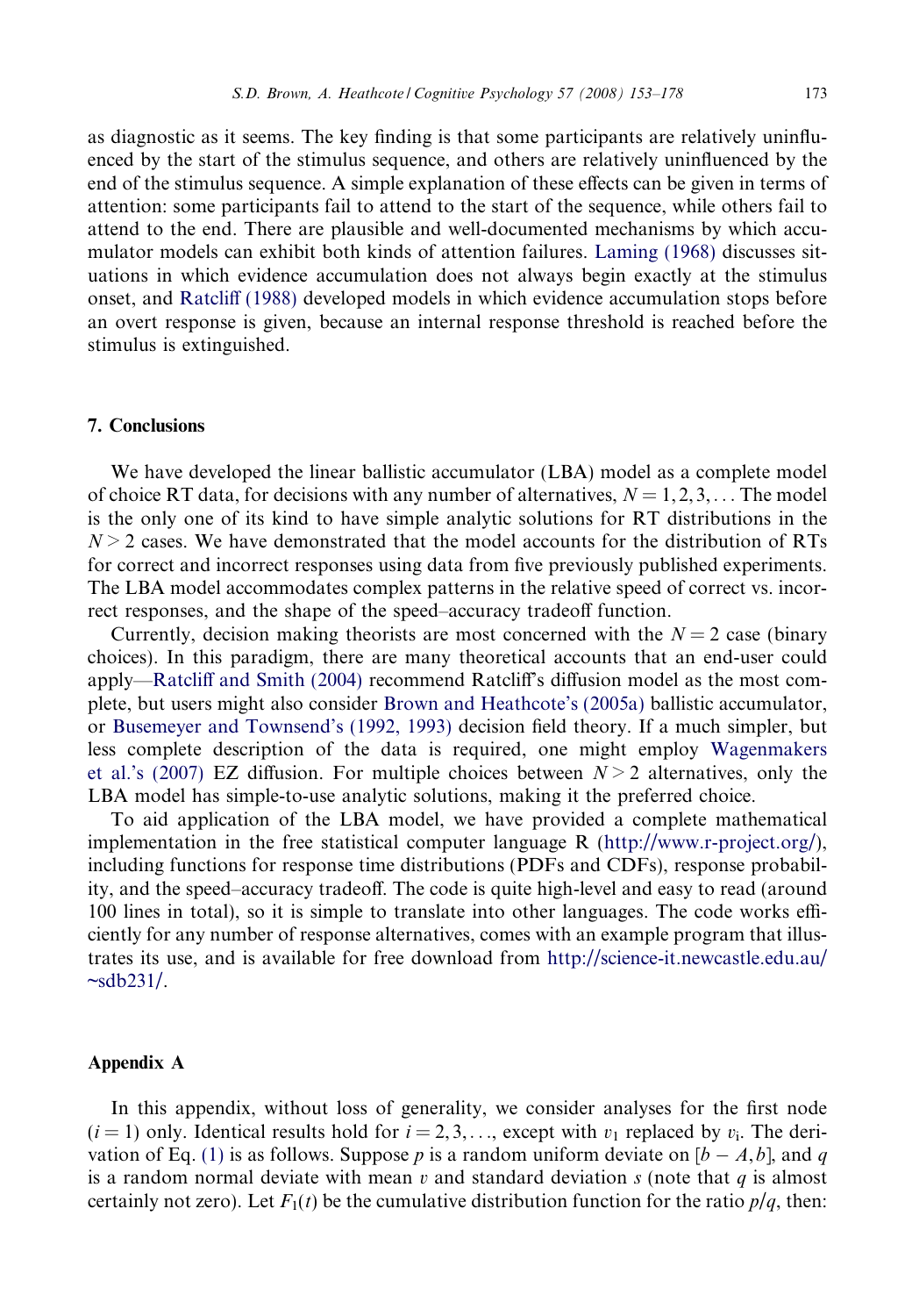$$
F_1(t) = prob\left(\frac{p}{q} < t\right)
$$
  
= prob(p < qt) # assumes q > 0.  
= 
$$
\int_{-\infty}^{\infty} U(u|b - A, b)\phi(u|w_1, ts) du
$$
  
= 
$$
\int_{b-A}^{b} \frac{u - b + A}{A} \phi(u|w_1, ts) du + 1 - \Phi(b|w_1, ts)
$$

The algebra from this point is cumbersome, but simple:

$$
F_1(t) = \int_{b-A}^{b} \frac{u-b+A}{A} \phi(u|tv_1, ts) du + 1 - \Phi(b|tv_1, ts)
$$
  
\n
$$
= \frac{1}{A} \int_{b-A}^{b} u \cdot \phi(u|tv_1, ts) dt + \frac{A-b}{A} \int_{b-A}^{b} \phi(u|tv_1, ts) du + 1 - \Phi(b|tv_1, ts)
$$
  
\n
$$
= \frac{1}{A} \int_{b-A}^{b} u \cdot \frac{1}{ts\sqrt{2\pi}} e^{-\frac{(u-tv_1)^2}{2s^2}} du + \frac{b-A}{A} \Phi(b-A|tv_1, ts) - \frac{b}{v_1} \Phi(b|tv_1, ts) + 1
$$
  
\n
$$
= -\frac{ts}{A\sqrt{2\pi}} \int_{b-A}^{b} \left( -\frac{(u-tv_1)}{ts^2} \right) e^{-\frac{(u-tv_1)^2}{2s^2}} du + \frac{b-A-tv_1}{A} \Phi(b-A|tv_1, ts)
$$
  
\n
$$
+ \frac{tv_1-b}{A} \Phi(b|tv_1, ts) + 1
$$
  
\n
$$
= -\frac{ts}{A\sqrt{2\pi}} e^{-\frac{(u-tv_1)^2}{2s^2}} \Big|_{b-A}^{b} + \frac{b-A-tv_1}{A} \Phi(b-A|tv_1, ts) + \frac{tv_1-b}{A} \Phi(b|tv_1, ts) + 1
$$
  
\n
$$
= -\frac{ts}{A\sqrt{2\pi}} \left( e^{-\frac{(b-u_1)^2}{2s^2}} - e^{-\frac{(b-A-tv_1)^2}{2s^2}} \right) + \frac{b-A-tv_1}{A} \Phi(b-A|tv_1, ts)
$$
  
\n
$$
+ \frac{tv_1-b}{A} \Phi(b|tv_1, ts) + 1
$$

Re-expressing the exponential terms using the normal density equation, and re-arranging:

$$
F_i(t) = 1 + \frac{b - A - tv_i}{A} \Phi\left(\frac{b - A - tv_i}{ts}\right) + \frac{tv_i - b}{A} \Phi\left(\frac{b - tv_i}{ts}\right) + \frac{ts}{A} \phi\left(\frac{b - A - tv_i}{ts}\right)
$$

$$
- \frac{ts}{A} \phi\left(\frac{b - tv_i}{ts}\right)
$$

To derive the PDF (Eq. [\(2\)](#page-6-0)) from this CDF (Eq. [\(1\)\)](#page-6-0) we differentiate with respect to t. First note that  $\frac{d\Phi}{dt}(b|tv_1, ts) = \frac{d\Phi}{dt}(\frac{b}{t})$  $\left(\frac{b}{t}|v_1,s\right) = -\frac{b}{t^2}\phi\left(\frac{b}{t}\right)$  $\frac{(\underline{b}}{t}|v_1,s)$ . Then: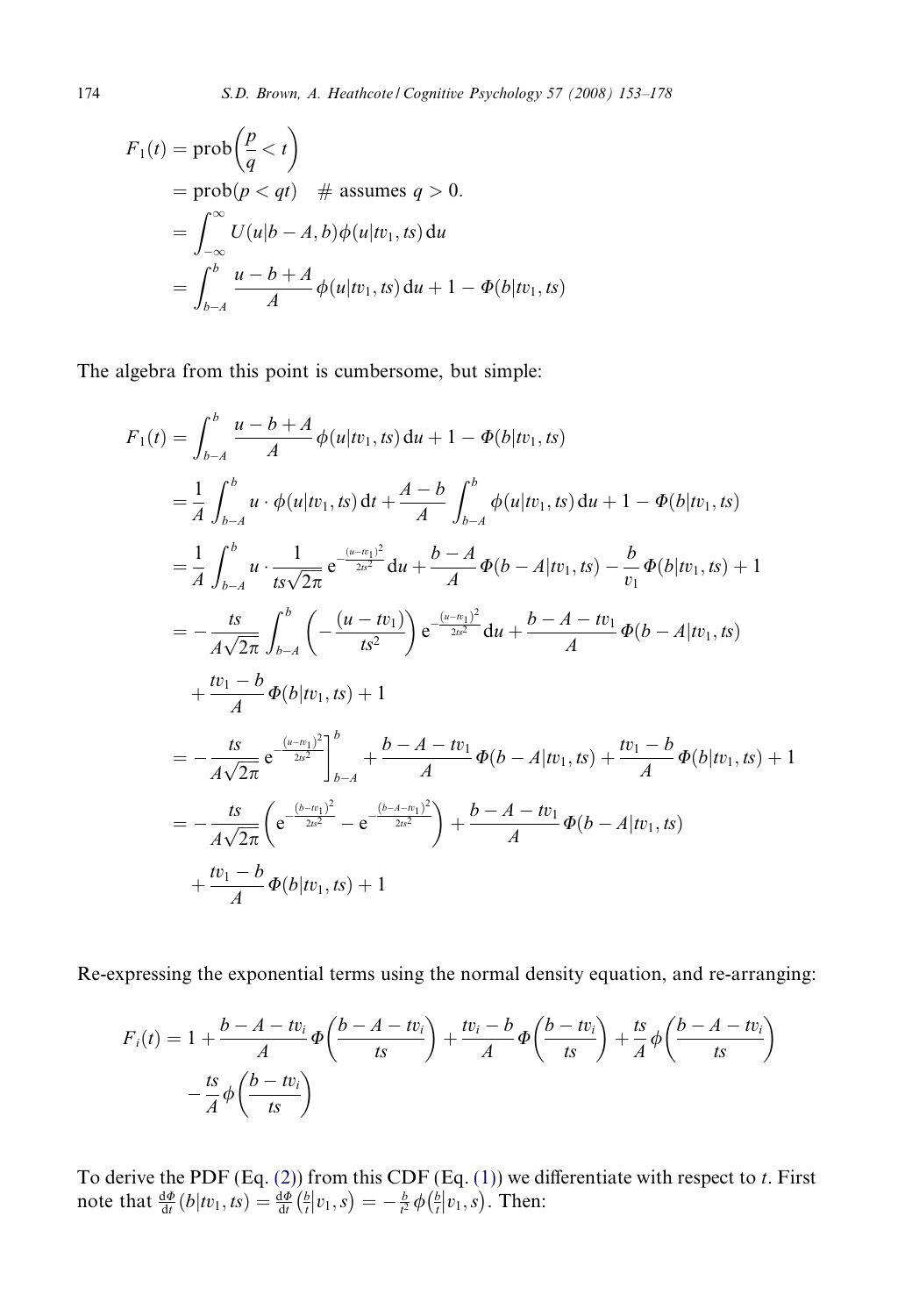$$
f_1(t) = \frac{d}{dt} \left[ -\frac{ts}{A\sqrt{2\pi}} \left( e^{-\frac{(b-m_1)^2}{2\sigma^2}} - e^{-\frac{(b-A-m_1)^2}{2\sigma^2}} \right) + \frac{b-A-tv_1}{A} \Phi(b-A|w_1, ts) + \frac{tv_1 - b}{A} \Phi(b|w_1, ts) + 1 \right]
$$
  
\n
$$
f_1(t) = \frac{s}{A\sqrt{2\pi}} \left( -e^{-\frac{(b-n_1)^2}{2\sigma^2}} + e^{-\frac{(b-A-m_1)^2}{2\sigma^2}} \right) + \frac{s}{A\sqrt{2\pi}} \left( -b\frac{b-tv_1}{(ts)^2} e^{-\frac{(b-n_1)^2}{2\sigma^2}} \right)
$$
  
\n
$$
+ (b-A) \frac{b-A-tv_1}{(ts)^2} e^{-\frac{(b-A-m_1)^2}{2\sigma^2}} \right)
$$
  
\n
$$
+ \frac{1}{A} \left[ -v_1 \Phi(b-A|w_1, ts) + (b-A-tv_1) \frac{-b+A}{t^2} \phi\left(\frac{b-A}{t}|v_1, s\right) \right]
$$
  
\n
$$
+ v_1 \Phi(b|w_1, ts) + (w_1 - b) \frac{-b}{t^2} \phi\left(\frac{b}{t}|v_1, s\right) \right]
$$
  
\n
$$
f_1(t) = \frac{s}{A\sqrt{2\pi}} \left[ -\left( 1 + \frac{b(b-tv_1)}{(ts)^2} \right) e^{-\frac{(b-w_1)^2}{2(s)^2}} + \left( 1 + \frac{(b-A)(b-A-tv_1)}{(ts)^2} \right) e^{-\frac{(b-A-v_1)^2}{2(s)^2}} \right]
$$
  
\n
$$
+ \frac{1}{A} \left[ -v_1 \Phi(b-A|w_1, ts) + (b-A-tv_1) \frac{-b+A}{t^2} \phi\left(\frac{b-A}{t}|v_1, s\right) + v_1 \Phi(b|w_1, ts) + (w_1 - b) \frac{-b}{t^2} \phi\left(\frac{b}{t}|v_1, s\right) \right]
$$

Again we re-express the exponential terms using the normal density function and get:

$$
f_i(t) = \frac{1}{A} \left[ -v_i \Phi \left( \frac{b - A - tv_i}{ts} \right) + s \phi \left( \frac{b - A - tv_i}{ts} \right) + v_i \Phi \left( \frac{b - tv_i}{ts} \right) - s \phi \left( \frac{b - tv_i}{ts} \right) \right]
$$

The CDF for the distribution of activation at any node *i* at time *t* and for activation  $z$  (Eq. [4](#page-14-0)) is derived via integration:

$$
W_{1}(z) = prob(k + td < z)
$$
  
\n
$$
= \int_{-\infty}^{\infty} \phi(x|v_{1}, s) \cdot prob(k < z - tx) dx
$$
  
\n
$$
= \int_{\frac{z-4}{4}}^{\frac{z}{4}} \frac{z - tx}{A} \phi(x|v_{1}, s) dx + \int_{-\infty}^{\frac{z-4}{4}} \phi(x|v_{1}, s) dx
$$
  
\n
$$
= -\frac{t}{A} \int_{\frac{z-4}{4}}^{\frac{z}{4}} x \phi(x|v_{1}, s) dx + (1 - \frac{z}{A}) \phi(\frac{z - A}{t}|v_{1}, s) + \frac{z}{A} \phi(\frac{z}{t}|v_{1}, s)
$$
  
\n
$$
= -\frac{t}{A} \int_{\frac{z-4}{4}}^{\frac{z}{4}} s^{2} \frac{(x - v_{1})}{s^{2}} \frac{1}{s\sqrt{2\pi}} e^{-\frac{(x - v_{1})^{2}}{2s^{2}}} dx + (1 - \frac{z}{A} + \frac{v_{1}t}{A}) \phi(\frac{z - A}{t}|v_{1}, s)
$$
  
\n
$$
+ (\frac{z}{A} - \frac{v_{1}t}{A}) \phi(\frac{z}{t}|v_{1}, s)
$$
  
\n
$$
= \frac{1}{A} (\frac{ts}{\sqrt{2\pi}} (e^{-\frac{(z - u_{1})^{2}}{2s^{2}} - e^{-\frac{(\frac{z - At}{t} - v_{1})^{2}}{2s^{2}}}) + (A - z + v_{1}t) \phi(\frac{z - A}{t}|v_{1}, s)
$$
  
\n
$$
+ (z - v_{1}t) \phi(\frac{z}{t}|v_{1}, s))
$$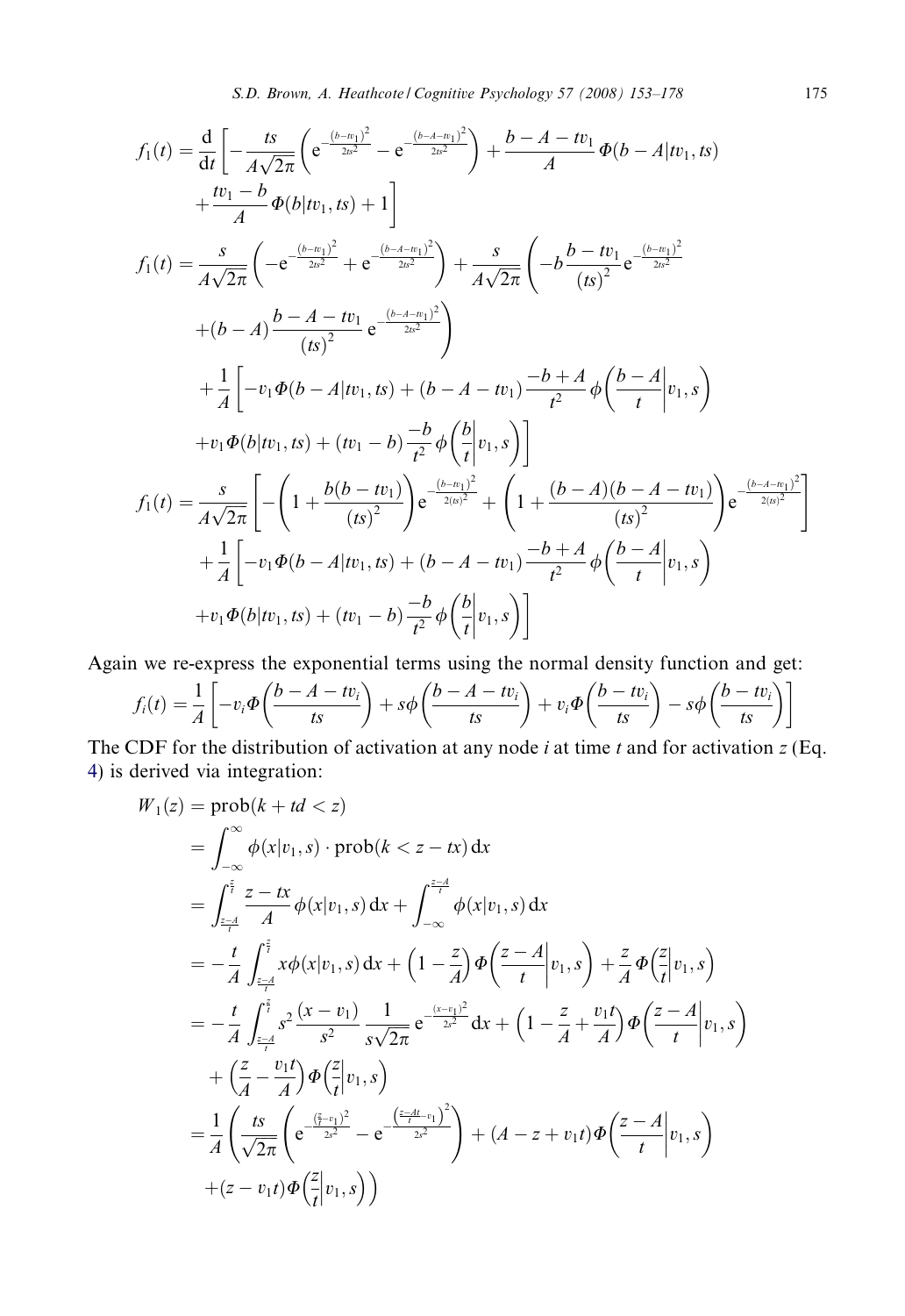<span id="page-23-0"></span>The associated PDF (Eq. (5)) is again obtained by differentiation:

$$
w_{1}(z) = \frac{d}{dz}W_{1}(z)
$$
  
\n
$$
= \frac{d}{dz}\left[\frac{ts}{A\sqrt{2\pi}}\left(e^{-\frac{(\tilde{t}^{-v_{1}})^{2}}{2s^{2}}}-e^{-\frac{(\frac{z-A}{t}-v_{1})^{2}}{2s^{2}}}\right)+\frac{A-z+v_{1}t}{A}\Phi\left(\frac{z-A}{t}|v_{1},s\right)+\frac{z-v_{1}t}{A}\Phi\left(\frac{z}{t}|v_{1},s\right)\right]
$$
  
\n
$$
= \frac{1}{A}\left(-\frac{(z-v_{1}t)}{t}\phi\left(\frac{z}{t}|v_{1},s\right)+\frac{(z-A-v_{1}t)}{t}\phi\left(\frac{z-A}{t}|v_{1},s\right)\right)
$$
  
\n
$$
-\frac{1}{A}\Phi\left(\frac{z-A}{t}|v_{1},s\right)+\frac{A-z+v_{1}t}{tA}\phi\left(\frac{z-A}{t}|v_{1},s\right)+\frac{1}{A}\Phi\left(\frac{z}{t}|v_{1},s\right)+\frac{z-v_{1}t}{tA}\phi\left(\frac{z}{t}|v_{1},s\right)
$$
  
\n
$$
= \frac{1}{A}\left(\Phi\left(\frac{z}{t}|v_{1},s\right)-\Phi\left(\frac{z-A}{t}|v_{1},s\right)\right)
$$

## **References**

- Audley, R. J., & Pike, A. R. (1965). Some alternative stochastic models of choice. British Journal of Mathematical and Statistical Psychology, 18, 207–225.
- Bogacz, R., Brown, E., Moehlis, E., Holmes, P., & Cohen, J. D. (2006). The physics of optimal decision making: a formal analysis of models of performance in two-alternative forced choice tasks. *Psychological Review*, 113, 700–765.
- Brown, S., & Heathcote, A. (2005a). A ballistic model of choice response time. Psychological Review, 112(1), 117–128.
- Brown, S. D., & Heathcote, A. (2005b). Practice increases the efficiency of evidence accumulation in perceptual choice. Journal of Experimental Psychology: Human Performance & Perception, 31, 289–298.
- Brown, S. D., & Steyvers, M. (2005). The dynamics of experimentally induced criterion shifts. Journal of Experimental Psychology: Learning, Memory & Cognition, 31, 587–599.
- Brown, S. D., Marley, A. A. J., Donkin, C., & Heathcote, A. (in press). An integrated architecture for absolute identification. Psychological Review.
- Busemeyer, J. R., & Townsend, J. T. (1992). Fundamental derivations from decision field theory. Mathematical Social Sciences, 23, 255–282.
- Busemeyer, J. R., & Townsend, J. T. (1993). Decision field theory: A dynamic-cognitive approach to decision making in an uncertain environment. Psychological Review, 100, 432–459.
- Carpenter, R. H. S. (2004). Contrast, probability, and saccadic latency: Evidence for independence of detection and decision. Current Biology, 14, 1576–1580.
- Dzhafarov, E. N. (1993). Grice-representability of response time distribution families. *Psychometrika*, 58(2), 281–314.
- Gold, J., & Shadlen, M. (2001). Neural computations that underlie decisions about sensory stimuli. Trends in Cognitive Science, 5(1), 10–16.
- Grice, G. R. (1972). Application of a variable criterion mode to auditory reaction time as a function of the type of catch trial. Perception and Psychophysics, 12, 103–107.
- Hanes, D. P., & Carpenter, R. H. S. (1999). Countermanding saccades in humans. Vision Research, 39, 2777–2791.
- Heathcote, A., & Brown, S. D. (2004). Reply to Speckman and Rouder: A theoretical basis for QML. Psychonomic Bulletin & Review, 11, 577–578.
- Heathcote, A., Brown, S. D., & Mewhort, D. J. K. (2002). Quantile maximum likelihood estimation of response time distributions. Psychonomic Bulletin & Review, 9(2), 394–401.
- Heathcote, A., Hayes, B., Sutton, K. & Mewhort, D.J.K. (submitted for publication). A theory of fluent choice. Hick, W. E. (1952). On the rate of gain of information. Quarterly Journal of Experimental Psychology, 4, 11–26.

Laberge, D. (1962). A recruitment theory of simple behavior. Psychometrika, 27(4), 375–396.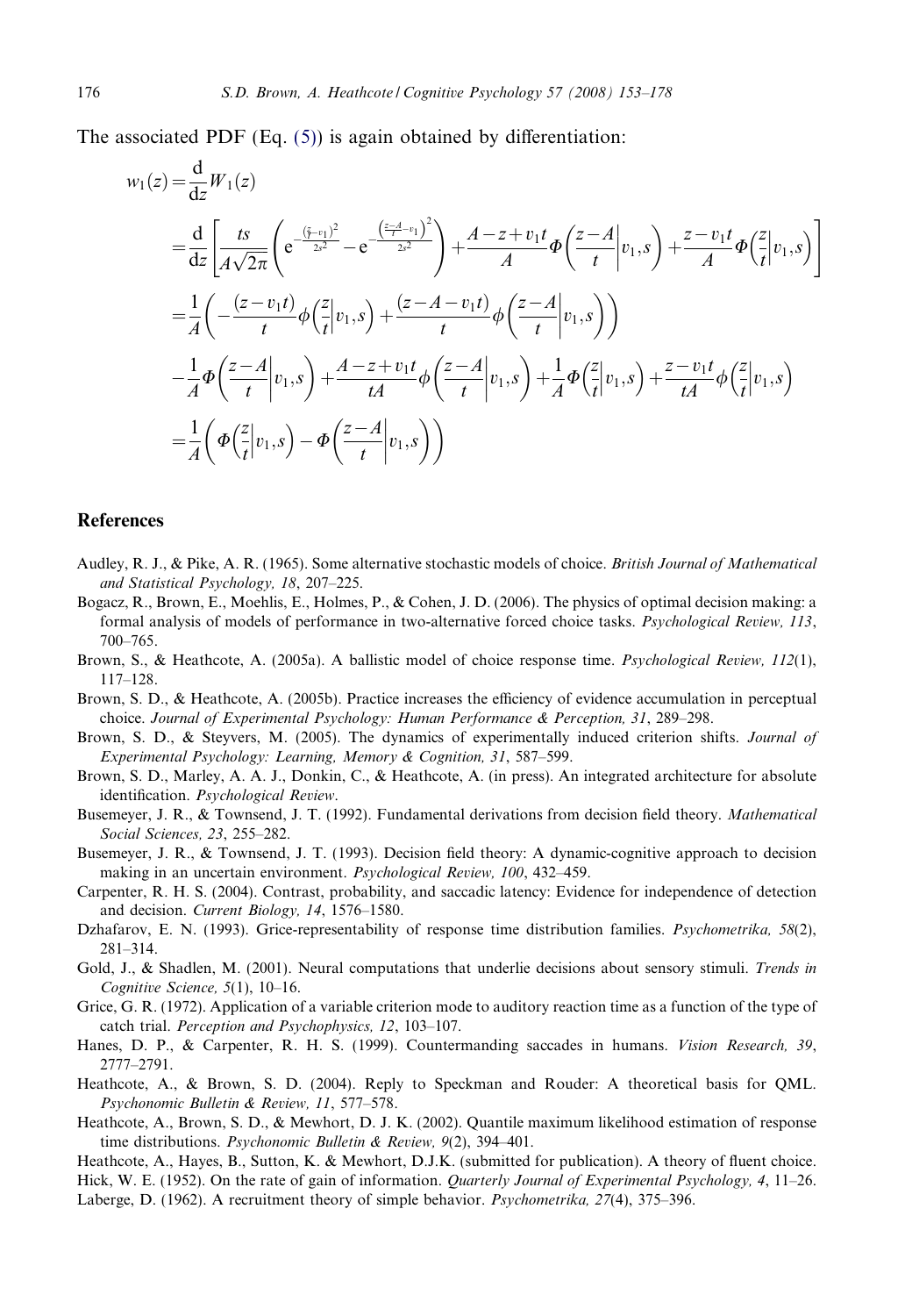- <span id="page-24-0"></span>Lacouture, Y., & Marley, A. A. J. (1991). A connectionist model of choice and reaction time in absolute identification. Connection Science, 3, 401–433.
- Lacouture, Y., & Marley, A. A. J. (1995). A mapping model of bow effects in absolute identification. Journal of Mathematical Psychology, 39, 383–395.
- Lacouture, Y., & Marley, A. A. J. (2004). Choice and response time processes in the identification and categorization of unidimensional stimuli. Perception & Psychophysics, 66(7), 1206–1226.

Laming, D. R. (1968). Information theory of choice reaction times. New York: Academic press.

- Leach, J. C. D., & Carpenter, R. H. S. (2001). Saccadic choice with asynchronous targets: Evidence for independent randomisation. Vision Research, 41, 3437–3445.
- Link, S. W., & Heath, R. A. (1975). A sequential theory of psychological discrimination. *Psychometrika*, 40, 77–105.
- Luce, R. D. (1986). Response times. New York: Oxford University Press.
- Mazurek, M., Roitman, J., Ditterich, J., & Shadlen, M. (2003). A role for neural integrators in perceptual decision making. Cerebral Cortex, 13(11), 891–898.
- McClelland, J. L. (1979). On the time relations of mental processes: An examination of systems of processes in cascade. Psychological Review, 86, 287–330.
- McElree, B., & Dosher, B. A. (1989). Serial position and set size in short-term memory: The time course of recognition. Journal of Experimental Psychology: General, 118, 346–373.
- McMillen, T., & Holmes, P. (2006). The dynamics of choice among multiple alternatives. Journal of Mathematical Psychology, 50(1), 30–57.
- Pietsch, A., & Vickers, D. (1997). Memory capacity and intelligence: Novel techniques for evaluating rival models of a fundamental information-processing mechanism. The Journal of General Psychology, 124(3), 231–339.
- Ratcliff, R. (1978). A theory of memory retrieval. Psychological Review, 85, 59–108.
- Ratcliff, R. (1988). Continuous versus discrete information processing: Modeling the accumulation of partial information. Psychological Review, 95, 238–255.
- Ratcliff, R. (2001). Putting noise into neurophysiological models of simple decision making. Nature Neuroscience, 4, 336–337.
- Ratcliff, R. (2002). A diffusion model account of reaction time and accuracy in a brightness discrimination task. Psychonomic Bulletin & Review., 9, 278–291.
- Ratcliff, R., & Rouder, J. N. (1998). Modeling response times for two-choice decisions. Psychological Science, 9, 347–356.
- Ratcliff, R., & Rouder, J. N. (2000). A diffusion model account of masking in two-choice letter identification. Journal of Experimental Psychology: Human Perception and Performance, 26(1), 127–140.
- Ratcliff, R., & Smith, P. L. (2004). A comparison of sequential sampling models for two-choice reaction time. Psychological Review, 111, 333–367.
- Ratcliff, R., & Tuerlinckx, F. (2002). Estimating the parameters of the diffusion model: Approaches to dealing with contaminant reaction times and parameter variability. *Psychonomic Bulletin & Review*, 9, 438–481.
- Ratcliff, R., Cherian, A., & Segraves, M. (2003). A comparison of macaque behavior and superior colliculus neuronal activity to predictions from models of two choice decisions. Journal of Neurophysiology, 90, 1392–1407.
- Ratcliff, R., Gomez, P., & McKoon, G. (2004). A diffusion model account of the lexical decision task. Psychological Review, 111, 159–182.
- Reddi, B. A. J. (2001). Decision making: The two stages of neuronal judgement. Current Biology, 11, R603–R606.
- Reddi, B. A. J., & Carpenter, R. H. S. (2000). The influence of urgency on decision time. Nature Neuroscience, 3, 827–830.
- Reddi, B. A. J., Asrress, K. N., & Carpenter, R. H. S. (2003). Accuracy, information, and response time in a saccadic decision task. Journal of Neurophysiology, 90, 3538–3546.
- Reeves, A., Santhi, N., & DeCaro, S. (2005). A random-ray model for visual search and object recognition. Spatial Vision, 18, 73–83.
- Roitman, J., & Shadlen, M. (2002). Response of neurons in the lateral intraparietal area during a combined visual discrimination reaction time task. Journal of Neuroscience, 22(21), 9475–9489.
- Schall, J. (2001). Neural basis of deciding, choosing and acting. Nature Reviews in Neuroscience, 2, 33–42.
- Smith, P. L., & Ratcliff, R. (2004). Psychology and neurobiology of simple decisions. Trends in Neurosciences, 27, 161–168.
- Smith, P. L., & Vickers, D. (1988). The accumulator model of two-choice discrimination. Journal of Mathematical Psychology, 32, 135–168.